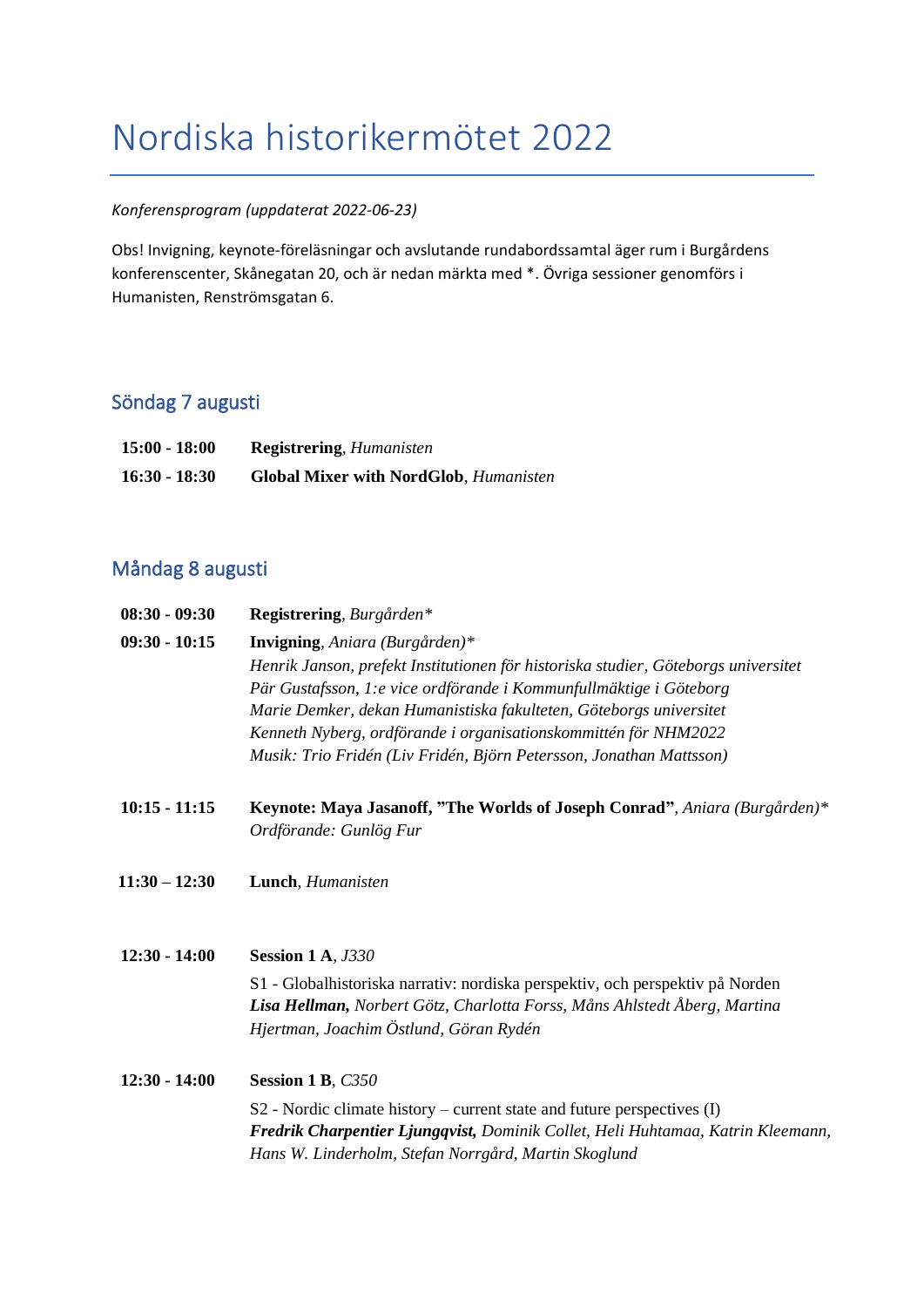| $12:30 - 14:00$ | <b>Session 1 C, J335</b>                                                                                                                     |
|-----------------|----------------------------------------------------------------------------------------------------------------------------------------------|
|                 | R2 - How is the digital revolution challenging historical research?<br>Robin Ekelund, Tea Sindbaeck Andersen, Helle Strandgaard Jensen, Wulf |
|                 | Kansteiner, Ketil Knutsen, Malin Thor Tureby                                                                                                 |
| $12:30 - 14:00$ | <b>Session 1 D, J336</b>                                                                                                                     |
|                 | R3 - Panel 1: The infrastructure of antisemitism in the Nordic countries:<br>Organizations, publications, impact                             |
|                 | Karin Kvist Geverts, Heléne Lööw, Kjetil Braut Simonsen, Sofie Lene Bak, Oula<br>Silvennoinen                                                |
| $12:30 - 14:00$ | <b>Session 1 E, J431</b>                                                                                                                     |
|                 | S3 - Shifting Boundaries, Making Room: Three Ventures into the Expansion of Girls'<br>Education.                                             |
|                 | Rebecka Göransdotter, Agnes Hamberger, Sophie Winkler, Tuva Skjelbred<br>Nodeland, Emil Marklund                                             |
| $12:30 - 14:00$ | <b>Session 1 F, J439</b>                                                                                                                     |
|                 | R4 - The significance of the postwar triangular cultural circuit for our<br>contemporary world                                               |
|                 | Dino Knudsen, Emma Lundin, Robert Nilsson Mohammadi                                                                                          |
| $12:30 - 14:00$ | <b>Session 1 G, J444</b>                                                                                                                     |
|                 | R5 - Nordisk kunskapshistoria under 2020-talet<br>Johan Östling, Ellen Krefting, Laura Hollsten, Laura Skouvig,                              |
|                 | David Larsson Heidenblad                                                                                                                     |
| $12:30 - 14:00$ | <b>Session 1 H, J309</b>                                                                                                                     |
|                 | S4 - Upplysning och nordisk konfessionskultur (I)                                                                                            |
|                 | Erik Sidenvall, Johannes Ljungberg, Arne Bugge Amundsen, Joonas Tammela,<br>Yvonne Maria Werner, Henrik Ågren, Anders Jarlert                |
| $12:30 - 14:00$ | <b>Session 1 J, J411</b>                                                                                                                     |
|                 | S5 - Nordisk avindustrialisering, lokala särdrag i en global kontext<br>Stefan Backius, Christoffer Holm, Sofie Lindeberg, Johanna Overud    |
| $12:30 - 14:00$ | <b>Session 1 K, J412</b>                                                                                                                     |
|                 | S6 - Fattigdom i skandinavisk middelalder: Regulering, donasjoner og<br>representasjoner                                                     |
|                 | Miriam Tveit, Helle Vogt, Sigrun Høgetveit Berg, Bjørn Bandlien, Magne Njåstad                                                               |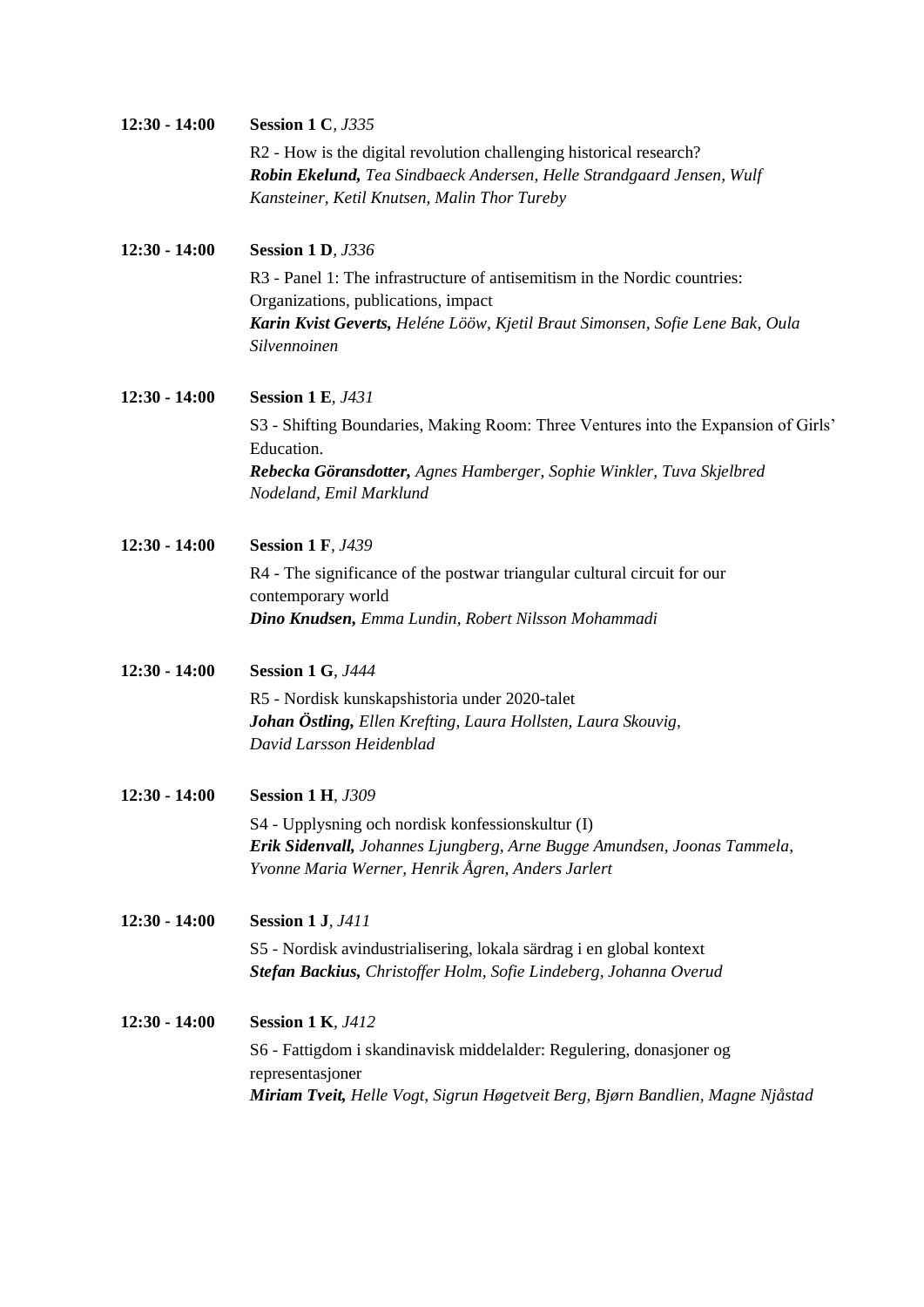| $12:30 - 14:00$ | <b>Session 1 L, J415</b>                                                                             |
|-----------------|------------------------------------------------------------------------------------------------------|
|                 | S7 - Fideikommiss och godskomplex i nordisk historia (I)                                             |
|                 | Martin Dackling, Brita Planck, Johanna Ilmakunnas, Carsten Porskrog Rasmussen,                       |
|                 | Mia Korpiola, Magnus Bergman                                                                         |
| $12:30 - 14:00$ | <b>Session 1 M, J303</b>                                                                             |
|                 | S8 - Beyond source criticism: Working with twisted truths                                            |
|                 | Lisa Svanfeldt-Winter, Kajsa Varjonen, Outi Valo, Jenni Merovuo                                      |
| $12:30 - 14:00$ | <b>Session 1 N, J406</b>                                                                             |
|                 | S9 - Olaus Magnus - Kartografi, bokhistorie og 1500-talls resepsjon                                  |
|                 | <b>Rune Blix Hagen, Henning Hansen, Kira Moss</b>                                                    |
| $12:30 - 14:00$ | <b>Session 1 P, J432</b>                                                                             |
|                 | S10 - Maintaining Order, Controlling Crime: Historical Explorations of Nordic Life<br>in Confinement |
|                 | Katariina Parhi, Johanna Annola, Emilie Luther Valentin, Øyvind Thomassen, Roddy                     |
|                 | Nilsson                                                                                              |
| $12:30 - 14:00$ | <b>Session 1 Q, J440</b>                                                                             |
|                 | S11 - Gendered and Emotional Dimensions of Civil-Military Relationships: 19th and                    |
|                 | 20th Century Scandinavia                                                                             |
|                 | Anders Ahlbäck, Fia Sundevall, Klara Arnberg, Nikolas Glover, Ilari Taskinen, Tiina<br>Kinnunen      |
|                 |                                                                                                      |
| $12:30 - 14:00$ | <b>Session 1 R, J442</b>                                                                             |
|                 | Ordförande: Staffan Albinsson                                                                        |
| $12:30 - 13:00$ | P1 - Too big to survive? The Norwegian reaction to the 1920s banking crisis<br><b>Knut Sogner</b>    |
| $13:00 - 13:30$ | P2 - The negotiation of the land – interaction and conflict between state and public                 |
|                 | during the structural transformation of Swedish agriculture 1945-1989                                |
|                 | Anna R. Locke                                                                                        |
| 13:30 - 14:00   | P3 - The politics of profits: Profit squeeze and macroeconomic management in<br>Sweden, 1975-1985    |
|                 | <b>Erik Bengtsson</b>                                                                                |
| $14:00 - 14:30$ | Kaffe, Humanisten                                                                                    |
| $14:30 - 16:00$ | <b>Session 2 A, J330</b>                                                                             |
|                 | R6 - A Nordic model? Nordic approaches to development aid, 1945–2022:                                |
|                 | differences and correlations                                                                         |
|                 |                                                                                                      |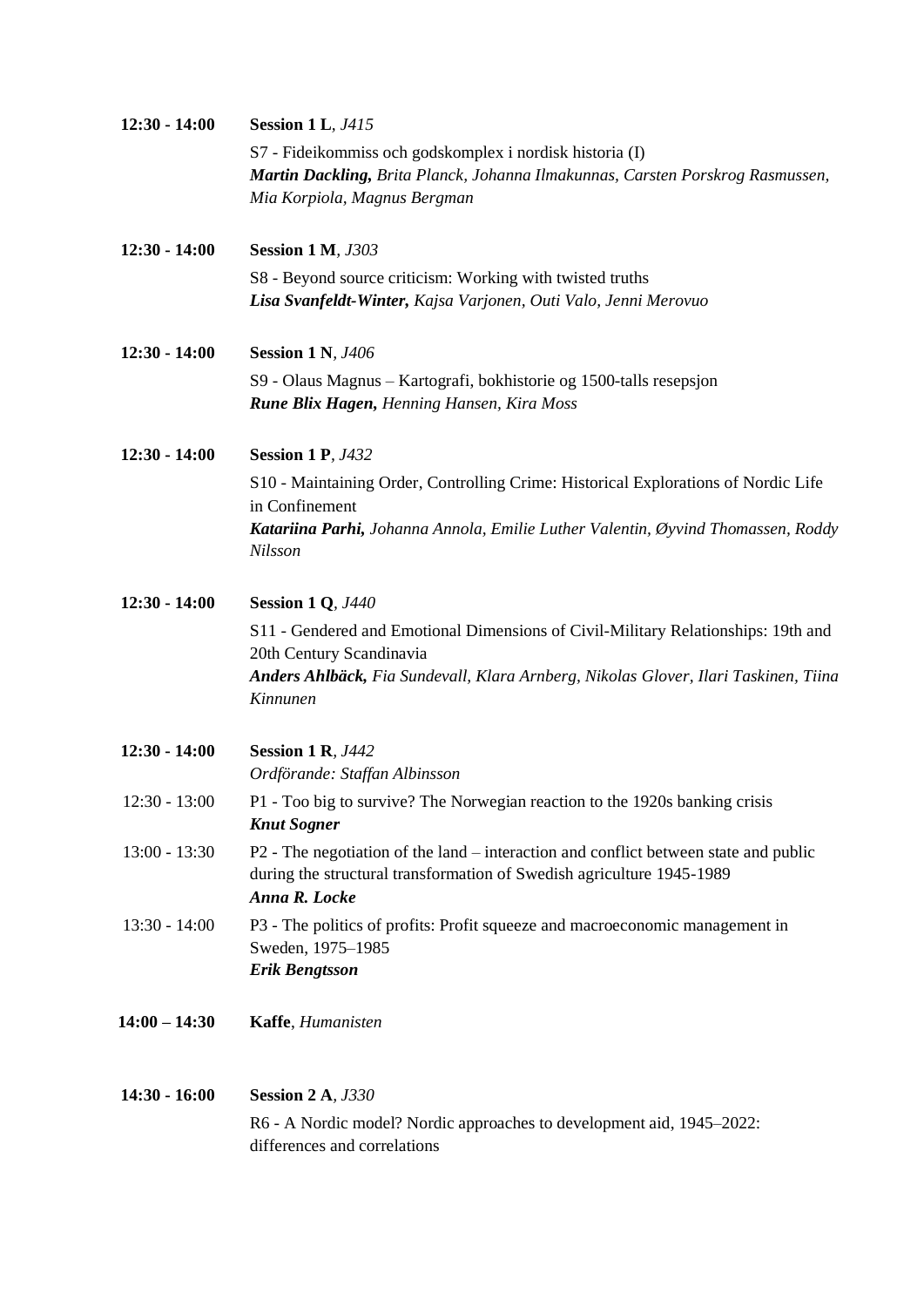|                 | Annika Berg, Peter Yding Brunbech, Sunniva Engh, Monika Pohle Fraser, Juhani<br>Koponen, Urban Lundberg, Helge Pharo                                                                                                    |
|-----------------|-------------------------------------------------------------------------------------------------------------------------------------------------------------------------------------------------------------------------|
| $14:30 - 16:00$ | Session 2 B, C350                                                                                                                                                                                                       |
|                 | $S2$ - Nordic climate history – current state and future perspectives $(II)$<br>Fredrik Charpentier Ljungqvist, Dominik Collet, Heli Huhtamaa, Katrin Kleemann,<br>Hans W. Linderholm, Stefan Norrgård, Martin Skoglund |
| $14:30 - 16:00$ | <b>Session 2 C, J335</b>                                                                                                                                                                                                |
|                 | R7 - Historieundervisning i högskolan I: Hur kan vi utveckla historielärande i högre<br>utbildning?                                                                                                                     |
|                 | David Ludvigsson, Christina Douglas, KG Hammarlund, David Larsson Heidenblad,<br>Susan Lindholm                                                                                                                         |
| $14:30 - 16:00$ | <b>Session 2 D, J336</b>                                                                                                                                                                                                |
|                 | R8 - Panel 2: The antisemitic imagination in the Nordic countries: Perceptions,                                                                                                                                         |
|                 | manifestations, reactions<br>Karin Kvist Geverts, Lars M Andersson, Terje Emberland, Sofie Lene Bak, Oula<br>Silvennoinen                                                                                               |
| $14:30 - 16:00$ | <b>Session 2 E, J431</b>                                                                                                                                                                                                |
|                 | S12 - Minoriteter förhandlar om sin historia<br>Trond Risto Nilssen, Sirkka Ahonen, Lars Elenius                                                                                                                        |
| $14:30 - 16:00$ | <b>Session 2 F, J439</b>                                                                                                                                                                                                |
|                 | S13 - Negotiating Britishness and Norwegianness: Landscapes, Local identities, and<br><b>International Connections</b><br>Christian Melby, Paul Readman, Tuva Nodeland                                                  |
| $14:30 - 16:00$ | <b>Session 2 G, J444</b>                                                                                                                                                                                                |
|                 | R9 - Health and Society in early modern Sweden<br>Mari Eyice, Charlotta Forss, Maria Sjöberg, Hedvig Widmalm, Anton Runesson                                                                                            |
| $14:30 - 16:00$ | <b>Session 2 H, J309</b>                                                                                                                                                                                                |
|                 | S4 - Upplysning och nordisk konfessionskultur (II)<br>Erik Sidenvall, Johannes Ljungberg, Arne Bugge Amundsen, Joonas Tammela,<br>Yvonne Maria Werner, Henrik Ågren, Anders Jarlert                                     |
| $14:30 - 16:00$ | <b>Session 2 J, J411</b>                                                                                                                                                                                                |
|                 | S14 - What is new about New Diplomatic History in Sweden?<br>Aryo Makko, Joachim Östlund, Matthaios Amanatiadis, Emma Forsberg, Oscar<br>Nygren                                                                         |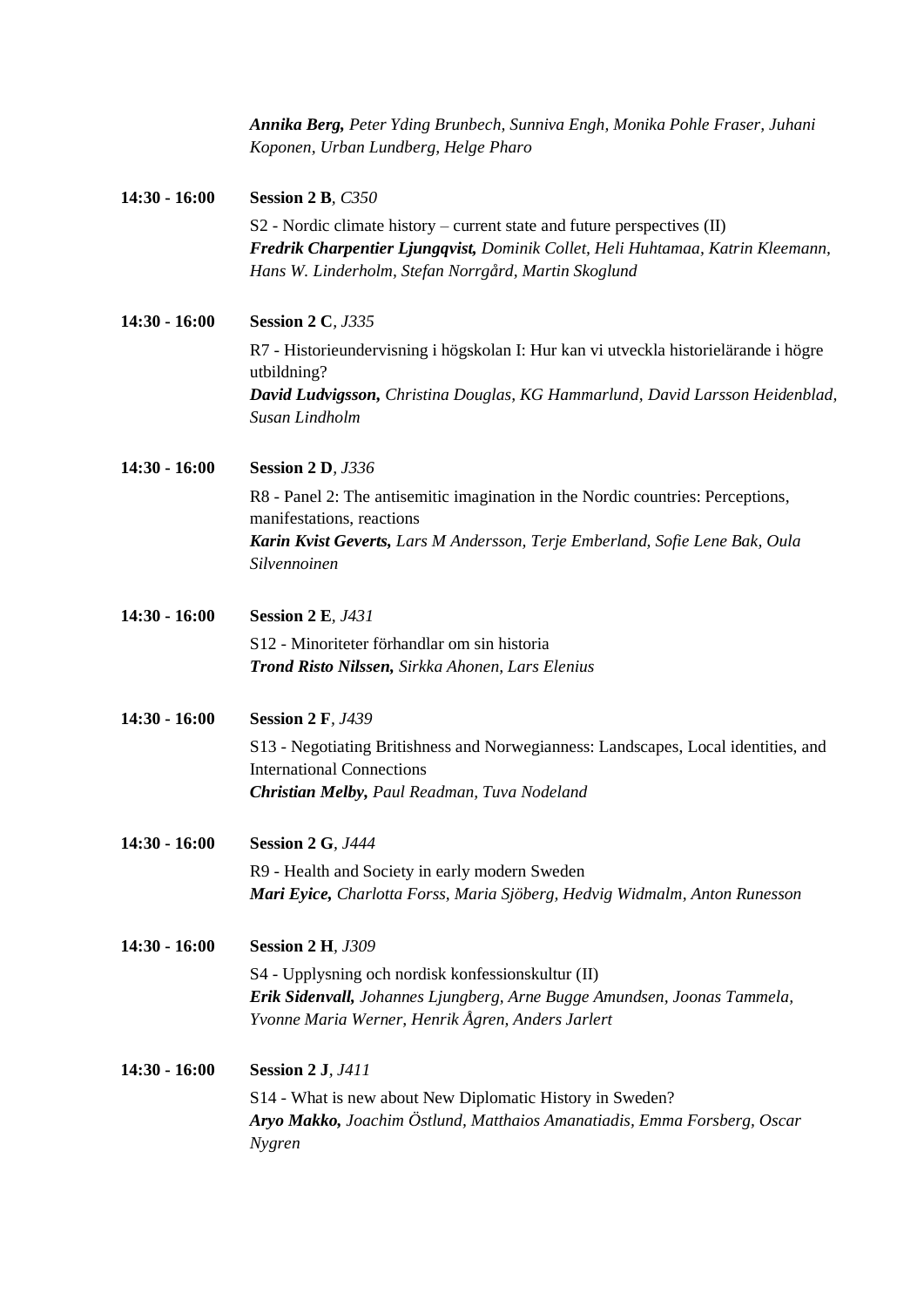| $14:30 - 16:00$ | <b>Session 2 K, J412</b>                                                                                                                                                                                    |
|-----------------|-------------------------------------------------------------------------------------------------------------------------------------------------------------------------------------------------------------|
|                 | R10 - Methodologies of Knowledge and Ignorance: Connecting Global,<br>Transnational, and Local Epistemic Hierarchies                                                                                        |
|                 | Emma Hagström Molin, Hanna Hodacs, Anna Svensson                                                                                                                                                            |
| $14:30 - 16:00$ | <b>Session 2 L, J415</b>                                                                                                                                                                                    |
|                 | S7 - Fideikommiss och godskomplex i nordisk historia (II)<br>Martin Dackling, Brita Planck, Johanna Ilmakunnas, Carsten Porskrog Rasmussen,<br>Mia Korpiola, Magnus Bergman                                 |
| $14:30 - 16:00$ | <b>Session 2 M, J303</b>                                                                                                                                                                                    |
|                 | S15 - Exploring Nordic information flows. Text reuse in the Swedish-language press<br>in Sweden and Finland during the long nineteenth century<br>Petri Paju, Patrik Lundell, Heli Rantala, Johan Jarlbrink |
| $14:30 - 16:00$ | <b>Session 2 N, J406</b>                                                                                                                                                                                    |
|                 | S16 - Witchcraft, Court Records, and the Voices of Women: Local and Global<br>Liv Helene Willumsen, Jari Eilola, Raisa Maria Toivo                                                                          |
| $14:30 - 16:00$ | <b>Session 2 P, J432</b>                                                                                                                                                                                    |
|                 | S17 - Intoxication in the Nordic countries: Politics and expertise in the 20th century<br>Helena Bergman, Katariina Parhi, Jesper Vaczy Kragh                                                               |
| $14:30 - 16:00$ | <b>Session 2 Q, J440</b>                                                                                                                                                                                    |
|                 | S18 - Two hundred years of savings banking in Scandinavia: What is left of a long<br>tradition of more-than-for-profit banking?                                                                             |
|                 | Louise Karlskov Skyggebjerg, Tom Petersson, Lars Fredrik Øksendal                                                                                                                                           |
| $14:30 - 16:00$ | <b>Session 2 R, J442</b>                                                                                                                                                                                    |
|                 | S21 - The radical right and the new state<br>Mats-Olof Deland, Hjalmar Falk, Carl Marklund                                                                                                                  |
| $16:00 - 16:30$ | Kaffe, Humanisten                                                                                                                                                                                           |
| $16:30 - 17:30$ | <b>Session 3 A, J330</b>                                                                                                                                                                                    |
|                 | R <sub>11</sub> - En ny nordisk globalhistorie?<br>Niels Brimnes, Nils Arne Sørensen, Kirsten Hastrup, Henrik Sebro, Maria Sjöberg,<br>Leos Müller, Poul Holm                                               |
| $16:30 - 17:30$ | Session 3 B, C350                                                                                                                                                                                           |
|                 | R1 - Nordic climate history – current state and future perspectives: Challenges<br>and opportunities                                                                                                        |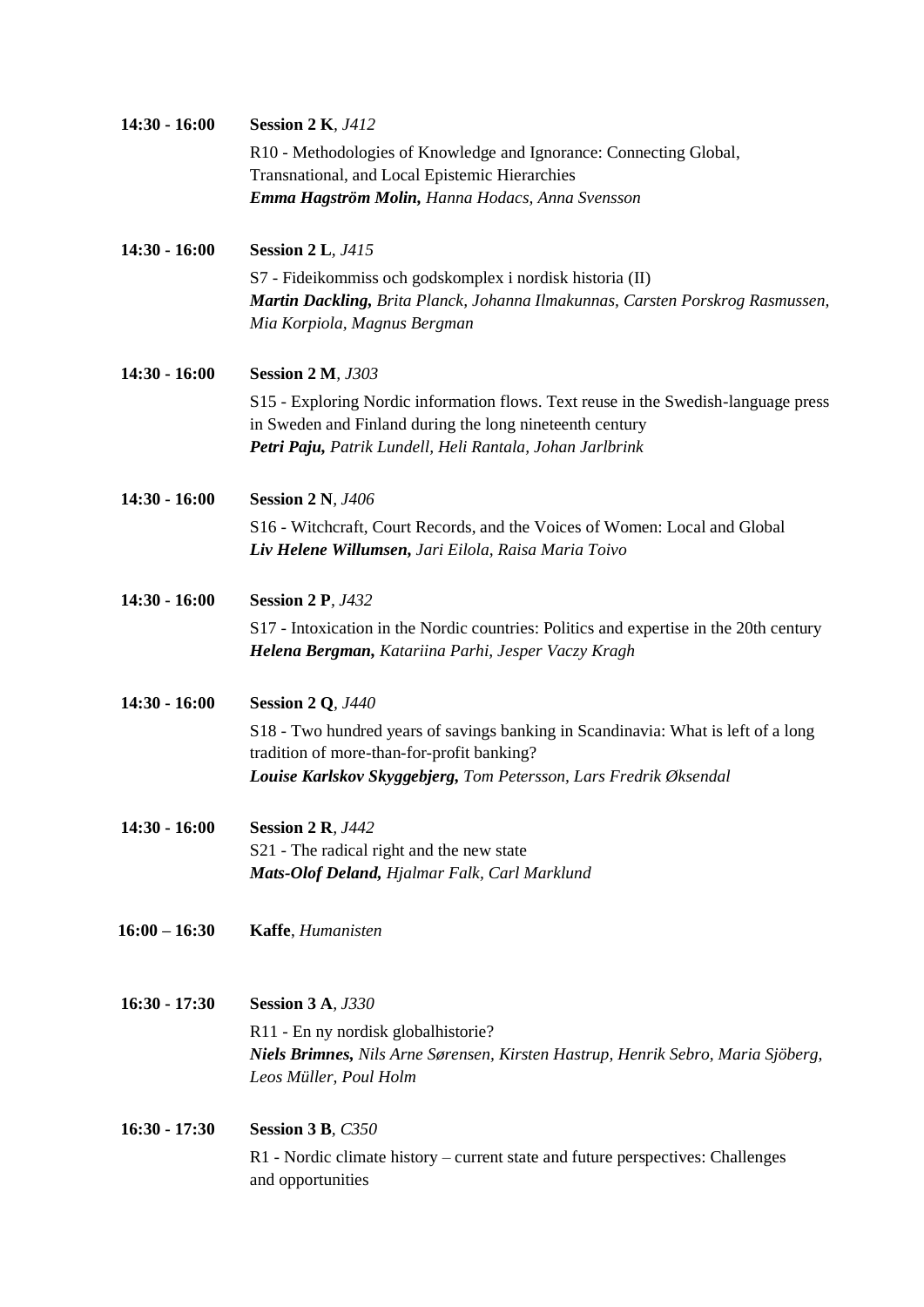|                 | Heli Huhtamaa, Dominik Collet, Katrin Kleemann, Hans W. Linderholm,<br>Fredrik Charpentier Ljungqvist                                                        |
|-----------------|--------------------------------------------------------------------------------------------------------------------------------------------------------------|
| $16:30 - 17:30$ | <b>Session 3 C, J335</b>                                                                                                                                     |
|                 | S19 - Historieundervisning i högskolan II: Vad vill historikerna med<br>historielärarutbildningen?                                                           |
|                 | Kenneth Nyberg, Anne Berg, Erik Hallberg, Ulrika Lagerlöf Nilsson, Pia Lundqvist,<br><b>Martin Stolare</b>                                                   |
| $16:30 - 17:30$ | <b>Session 3 D, J336</b>                                                                                                                                     |
|                 | S20 - Intelligence and democracy – global and local challenges from the Cold<br>War to the present<br>Cecilia Notini, Tae Hoon Kim                           |
| $16:30 - 17:30$ | <b>Session 3 E, J431</b><br>Ordförande: Holger Weiss                                                                                                         |
| $16:30 - 17:00$ | P6 - Global Archives Online: A new directory of open primary sources for the study<br>of global and colonial history<br>Stefan Amirell, Birgit Tremml-Werner |
| $17:00 - 17:30$ | P7 - Scandinavians in The Congo Free State & new approaches to archival studies in<br>colonial history<br><b>Sine Maria Vinther</b>                          |
| $16:30 - 17:30$ | <b>Session 3 F, J439</b><br>Ordförande: Brita Planck                                                                                                         |
| $16:30 - 17:00$ | P8 - Stockholm through bloodbath and shift of power in 1519-1524<br>Sofia Gustafsson                                                                         |
| $17:00 - 17:30$ | P9 - Att "försökie sig i fremmande land": Svenska kungasöners utlandsresor och<br>lokala dynastiska maktrelationer, 1550-1622<br><b>Alexander Isacsson</b>   |
| $16:30 - 17:30$ | <b>Session 3 G, J444</b><br>Ordförande: Mats Fridlund                                                                                                        |
| $16:30 - 17:00$ | P10 - The curse of spatial scale in population statistics and how GIS can help<br>Antti Härkönen                                                             |
| $17:00 - 17:30$ | P11 - Text mining commodification: the geography of the Nordic lingonberry<br>rush, 1860-1910<br>Matti La Mela                                               |
| $16:30 - 17:30$ | <b>Session 3 H, J309</b>                                                                                                                                     |
|                 | S22 - Hidden threads - researching cotton in Scandinavia before the Industrial Era<br>Eva Andersson, Jenni A Suomela                                         |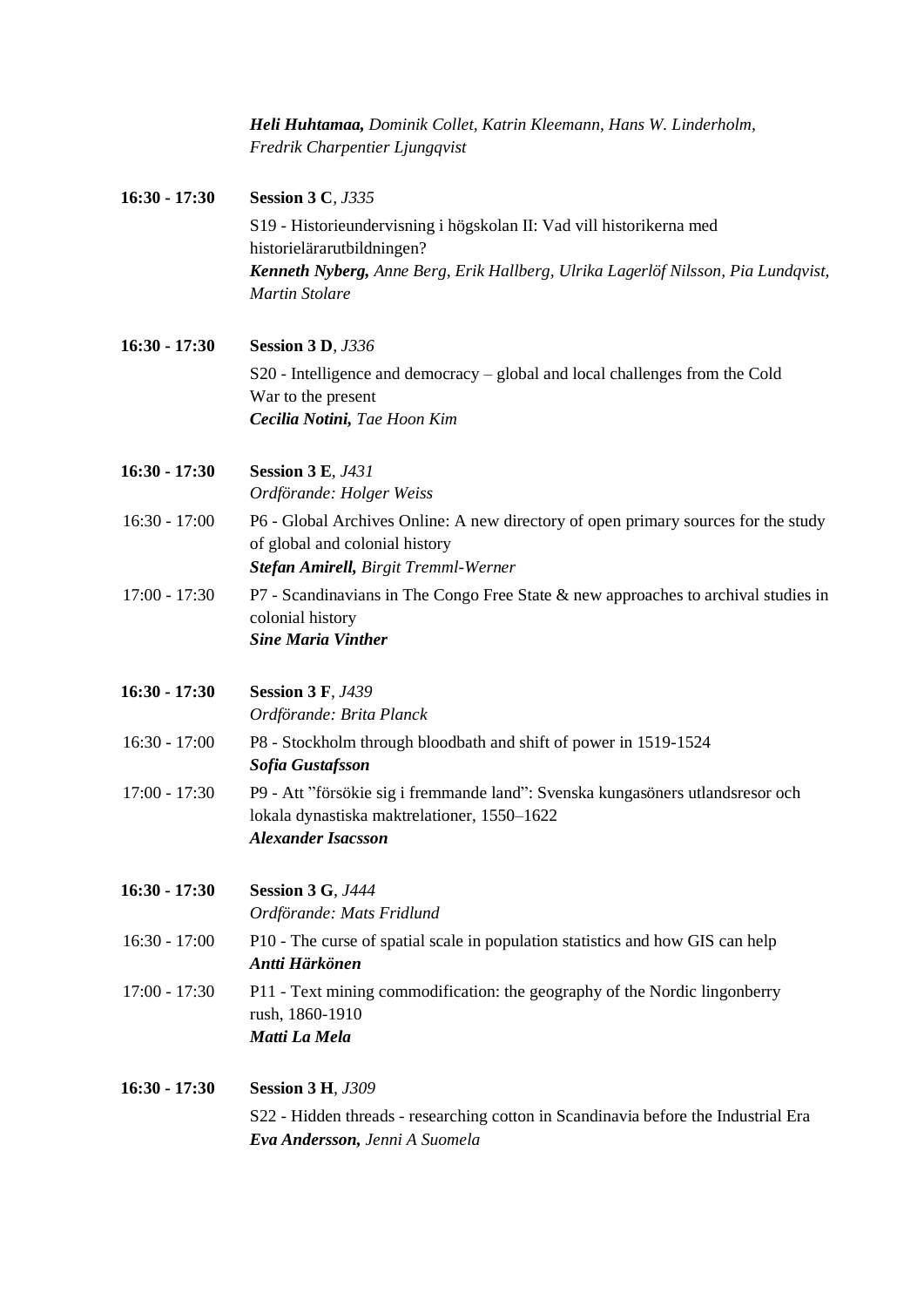| $16:30 - 17:30$ | <b>Session 3 J, J411</b>                                                                                                                                                            |
|-----------------|-------------------------------------------------------------------------------------------------------------------------------------------------------------------------------------|
|                 | Ordförande: Anna Locke                                                                                                                                                              |
| $16:30 - 17:00$ | P12 - Kvinners medvirkning til norsk ornitologisk kunnskap 1920-1980<br>Ann Elisabeth Laksfoss Cardozo                                                                              |
| $17:00 - 17:30$ | P13 - Kunskap i rörelse: Kvinnokretsarna inom Nordiskt sommaruniversitet<br>1971-1993<br>Johanna Sjöstedt                                                                           |
| $16:30 - 17:30$ | <b>Session 3 K, J412</b><br>Ordförande: Martina Hjertman                                                                                                                            |
| $16:30 - 17:00$ | P14 - Kartering för krig och fred – svensk militär landkartografi i början av<br>1800-talet ur ett nationellt och internationellt perspektiv<br><b>Maria Gussarsson</b>             |
| $17:00 - 17:30$ | P15 - Att rita mikrohistoria handlar om hållbarhet: Globala, nationella och lokala<br>villkor att visualisera det förflutna<br><b>Karl Vesterberg</b>                               |
| $16:30 - 17:30$ | <b>Session 3 L, J415</b><br>Ordförande: Hanna Filipova                                                                                                                              |
| $16:30 - 17:00$ | P18 - Writings from Occupied North - Experiences of Occupation and War in<br>Denmark and Norway in the Autobiographical Material Written during World War II<br>Anna-Leena Perämäki |
| $17:00 - 17:30$ | P19 - Cold War Cultural Propaganda for the Nordic - Exhibition "Why We Fled" in<br>Sweden and Copenhagen 1960-1961<br>Pauli Heikkilä                                                |
| $16:30 - 17:30$ | <b>Session 3 M, J303</b><br>Ordförande: Gustav Holmberg                                                                                                                             |
| $16:30 - 17:00$ | P20 - Fyrtårn for internasjonal skipsfart<br><b>Finn Erhard Johannessen</b>                                                                                                         |
| $17:00 - 17:30$ | P21 - Mellan globala och lokala med lastbilar, Några tankar om den ekonomiska och<br>logistiska integrationen I Norden efter andra världskriget<br><b>Ilkka Nummela</b>             |
| $16:30 - 17:30$ | <b>Session 3 N, J406</b><br>Ordförande: Christer Ahlberger                                                                                                                          |
| $16:30 - 17:00$ | P22 - In what respect was the Swedish development a Sonderweg? Equality and lack<br>of equality in Sweden before 1920<br>Carl-Johan Gadd                                            |
| $17:00 - 17:30$ | P23 - The complex Swedish road towards (and away from?) equality<br>Erik Örjan Emilsson                                                                                             |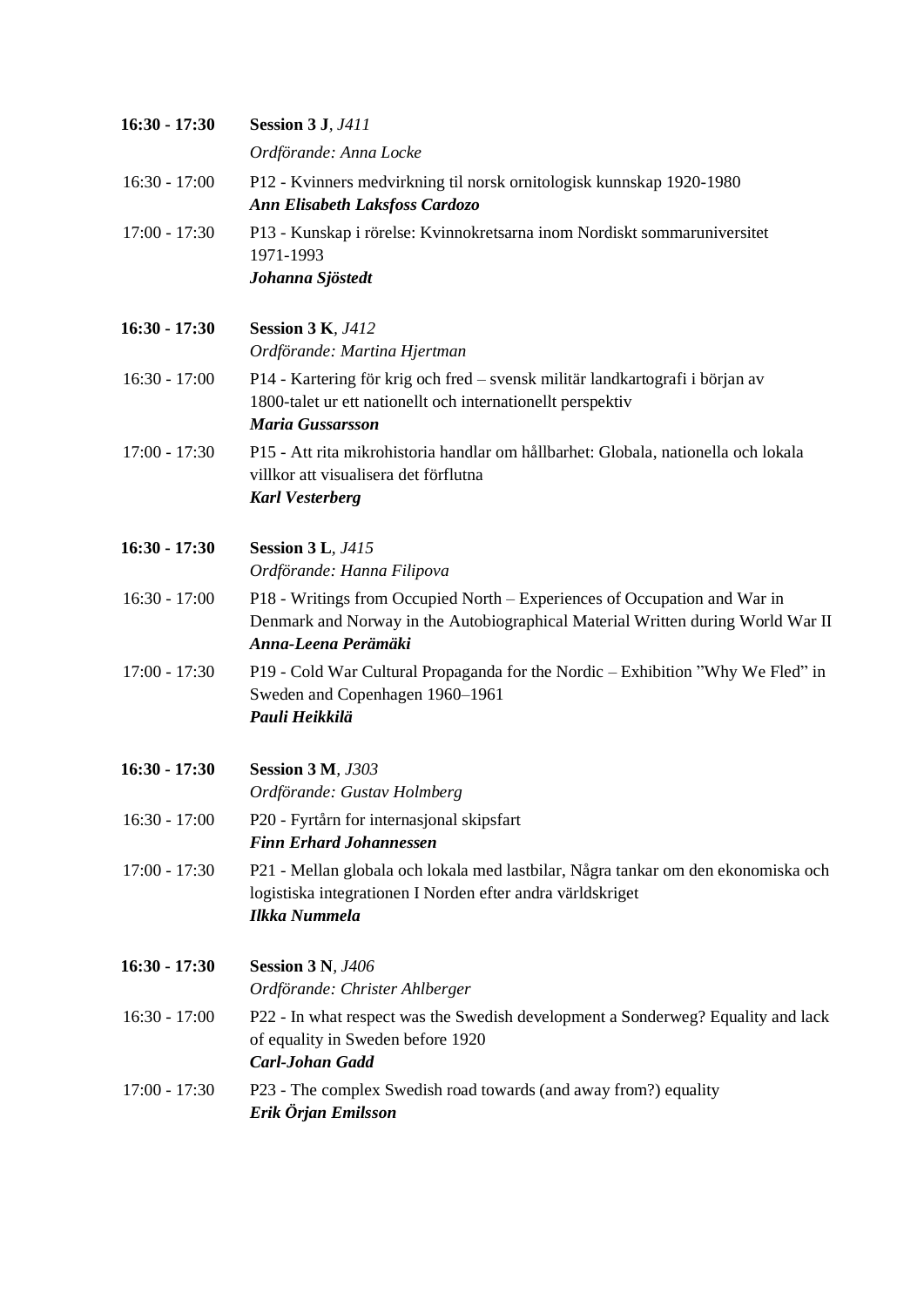# Tisdag 9 augusti

| $08:30 - 10:30$ | <b>Session 4 A, J330</b>                                                                                                  |
|-----------------|---------------------------------------------------------------------------------------------------------------------------|
|                 | R12 - Att publicera historievetenskap på Nordens språk: svenska, norska, danska<br>och finska historiska tidskrifter möts |
|                 | Susanna Erlandsson, Wiebke Kolbe, Björn Lundberg, Johanna Wassholm, Anu                                                   |
|                 | Lahtinen, Poul Duedahl, Dunja Blazevic, Niels Wium Olesen                                                                 |
| $08:30 - 10:30$ | Session 4 B, C350                                                                                                         |
|                 | S23 - Fra skandinavisme til nordisme – pan-nasjonale linjer i nordisk historie                                            |
|                 | Ruth Hemstad, Rasmus Glenthøj, Morten Nordhagen Ottosen, Niri Ragnvald                                                    |
|                 | Johnsen, Sine Krogh, Peter Stadius, Merethe Roos                                                                          |
| $08:30 - 10:30$ | <b>Session 4 C, J335</b>                                                                                                  |
|                 | S24 - History and Nation-Branding in the Nordic Region                                                                    |
|                 | Eirinn Larsen, Svein Ivar Angell, Halvard Notaker, Ida Lund Jørgensen, Mads                                               |
|                 | Mordhorst, Ulla Manns, Ann-Catrin Östman, Peter Aronsson                                                                  |
| $08:30 - 10:30$ | <b>Session 4 D, J336</b>                                                                                                  |
|                 | Ordförande: Lars Hermanson                                                                                                |
| $08:30 - 09:00$ | P24 - Still trapped in a Scientific Construct? New Perspectives on Feudalism, Fiefs                                       |
|                 | and Vassals and a Focus on Medieval Denmark                                                                               |
|                 | <b>Frederic Zangel</b>                                                                                                    |
| $09:00 - 09:30$ | P25 - Helgon, mirakler och kvinnliga nätverk: Forskningsuppslag från en digital                                           |
|                 | karta över medeltida helgonkult i Sverige och Finland<br>Anders Fröjmark                                                  |
| $09:30 - 10:00$ | P26 - Legitimitet och legitimering under omvandling för kungliga kvinnor i 1200-                                          |
|                 | talets Norge $-$ en brytningstid?                                                                                         |
|                 | <b>Benjamin Husvik</b>                                                                                                    |
| $10:00 - 10:30$ | P27 - Hertiginnan Ingeborg Håkansdotter som nordisk unions- grundare: En tanke                                            |
|                 | som ser ut som en händelse                                                                                                |
|                 | Anders Fröjmark                                                                                                           |
| $08:30 - 10:30$ | <b>Session 4 E, J431</b>                                                                                                  |
|                 | S25 - Statsformering och skriv- och räknepraktiker i det tidigmoderna Norden                                              |
|                 | Patrik Winton, Petteri Impola, Petri Karonen, Harry Lönnroth, Anna Nilsson                                                |
|                 | Hammar, Svante Norrhem, Theresia Pettersson, Christopher Pihl, Arja Rantanen                                              |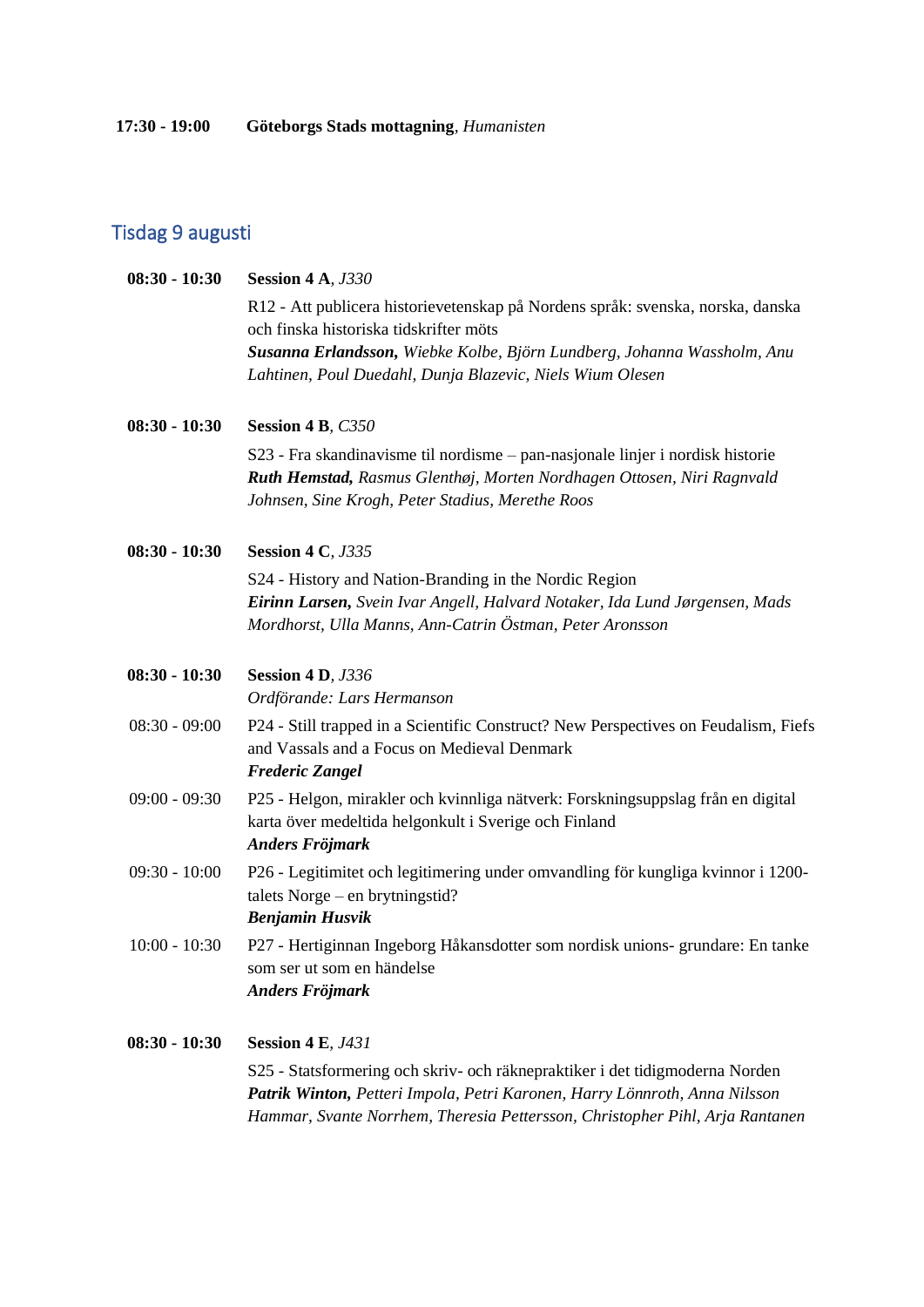#### **08:30 - 10:30 Session 4 F***, J439* S26 - Nordiska välfärdsstäder i en föränderlig värld. Stadsliv, gemenskap och konflikt, c. 1850–2020 (I) *Magnus Linnarsson, Mats Hallenberg, Knut Dørum, Christina Reimann, Mikkel Thelle, Kati Katajisto, Mikkel Høghøj, Henning Bro, Samuel Faber*

**08:30 - 10:30 Session 4 G***, J444*

S27 - Nordic LGBT+ Activism in the Twentieth Century *Peter Edelberg, Jens Rydström, Hans Wiggo Kristiansen, Varpu Alasuutari, Hafdís Erla Hafsteinsdóttir*

#### **08:30 - 10:30 Session 4 H***, J309*

S28 - What is public history in the Nordic context? *Robert Nilsson Mohammadi, Pål Brunnström, Matilda Svensson Chowdhury, Anne Brædder, Emma Hilborn, Magnus Olofsson, Ulla Savolainen, Anette Warring, Iben Vyff*

**08:30 - 10:30 Session 4 J***, J411*

S29 - The war in Afghanistan – the history of a local war with global consequences *Fredrik Eriksson, Sören Nörby, Harald Höiback, Niels Bo Poulsen, Martin Hårdstedt, Pasi Autio, Petteri Jouku*

**08:30 - 10:30 Session 4 K***, J412*

S30 - Exploring retrospection, memories and nostalgia in the digital age *Robin Ekelund, Tea Sindbaeck Andersen, Randi Marselis, Alexander Ulrich Thygesen, Pirja Hyyryläinen*

**08:30 - 10:30 Session 4 L***, J415*

S31 - Local conflicts and transnational dynamics of crisis and conflict around 1900 *Arne Segelke, Erik Bengtsson, Josefin Hägglund, Troels Skadhauge, Amerigo Caruso*

**08:30 - 10:30 Session 4 M***, J303* S32 - Livscykel-perspektiv som metod och teori i programmet Den glömda flottan, c 1450-1850 *Leos Müller, Ingvar Sjöblom, Anna Maria Forssberg, Mirja Arnshav, Simon Ekström, Andreas Linderoth*

## **08:30 - 10:30 Session 4 N***, J406* S33 - Det kulturella minnet av naturresursutvinning i Nordiska Arktis – processer över tid och rum *Dag Avango, Lars Elenius, Judit Malmgren, Roine Viklund*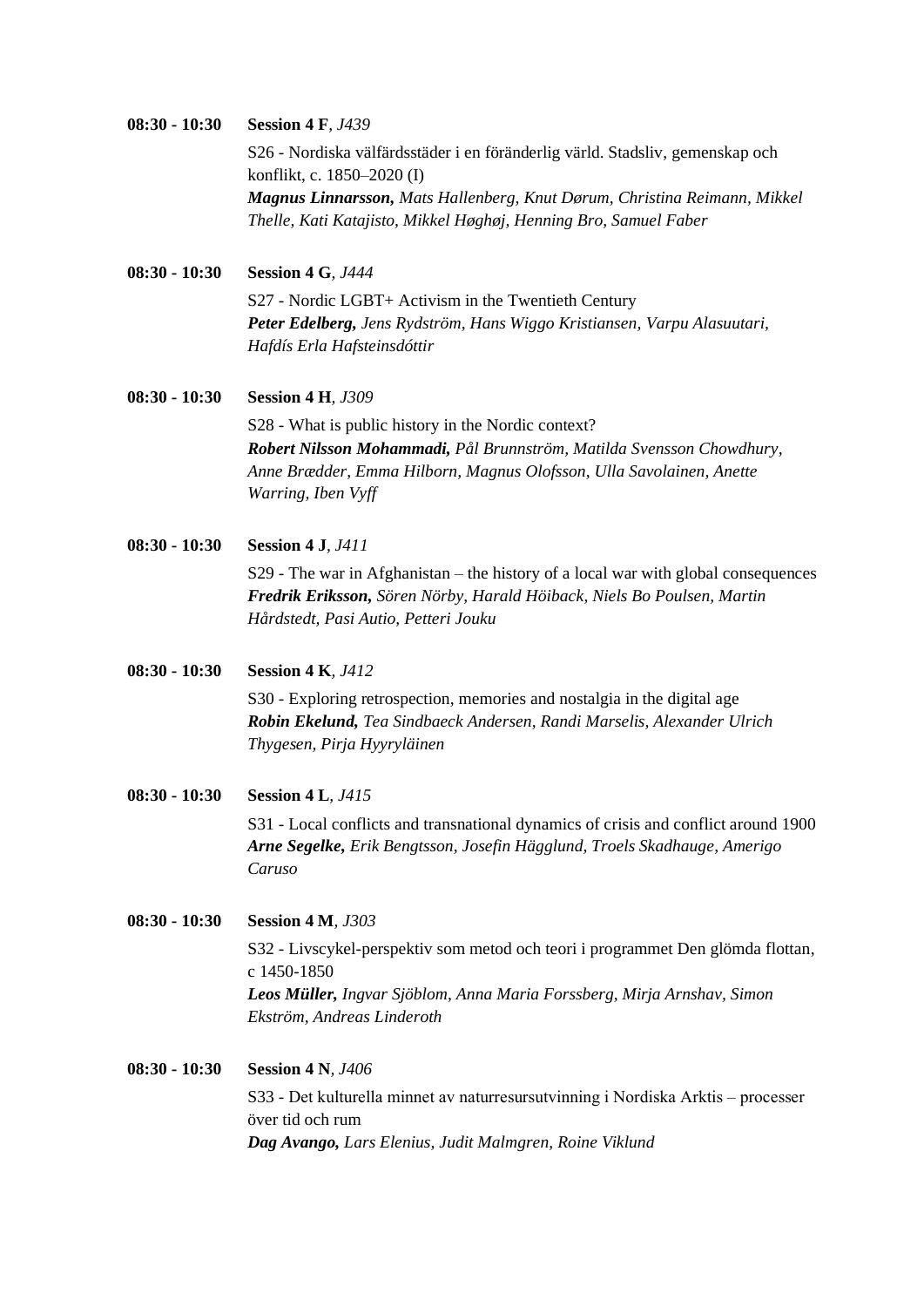| $08:30 - 10:30$ | <b>Session 4 P, J432</b>                                                                                                                                                                                                   |
|-----------------|----------------------------------------------------------------------------------------------------------------------------------------------------------------------------------------------------------------------------|
|                 | S34 - Mikrohistorie – eit fruktbart bindeledd mellom lokal- og globalhistorie?<br>Nils Olav Østrem, Liv Egholm, Sólveig Ólafsdóttir Ólafsdóttir, Karin Hassan<br>Jansson, Jonas Lindström, Pilvikki Lantela, Harald Krøvel |
|                 |                                                                                                                                                                                                                            |
| $08:30 - 10:30$ | <b>Session 4 Q, J440</b><br>Ordförande: Anders Ottosson                                                                                                                                                                    |
| $08:30 - 08:54$ | P28 - Koleraepidemier i Norden under 1800-talet. Globala och lokala perspektiv<br><b>Anders Gustavsson</b>                                                                                                                 |
| $08:54 - 09:18$ | P29 - Träningslandskapet: Anton Santessons försök till reformering av Ling-<br>gymnastiken<br><b>Daniel Svensson</b>                                                                                                       |
| $09:18 - 09:42$ | P30 - Läkarvetenskap, massage, reklam och kvinnligt företagande 1872-1900<br><b>Anders Ottosson</b>                                                                                                                        |
| $09:42 - 10:06$ | P31 - Från fattighus till ålderdomshem. Äldrevårdens utveckling i Göteborg<br>decennierna kring 1900<br>Ulrika Lagerlöf Nilsson, Helene Castenbrandt                                                                       |
| $10:06 - 10:30$ | P32 - Sjuk och oförmögen till arbete: Svensk folkpension och långtidssjukas<br>försörjning under tidigt 1900-tal<br><b>Helene Castenbrandt</b>                                                                             |
| $08:30 - 10:30$ | <b>Session 4 R, J442</b><br>Ordförande: Hanna Filipova                                                                                                                                                                     |
| $08:30 - 08:54$ | P33 - Exploring Polish historical consciousness in the wake of European<br>integration<br>Monika Praczyk                                                                                                                   |
| $08:54 - 09:18$ | P34 - Using History and Heritage Across Contexts - Expressions of National<br>Identity across The Low Countries and Norway in Black Metal Music<br><b>Christopher Thompson, Didier Goossens</b>                            |
| $09:18 - 09:42$ | P35 - Fennomans and Czech lands. Mutual connections between Finnish and<br>Czech national revival<br>Tomáš Masař                                                                                                           |
| $09:42 - 10:06$ | P36 - "What a Horrible Treatment of Christians by the Turks": Philhellenism and<br>Icelandic Discourse on the Greek War of Independence<br><b>Arnór Gunnarsson</b>                                                         |
| $10:30 - 11:00$ | Kaffe, Humanisten                                                                                                                                                                                                          |
| $11:00 - 12:30$ | <b>Session 5 A, J330</b>                                                                                                                                                                                                   |
|                 | R13 – Historikerns roller idag och imorgon                                                                                                                                                                                 |

*Martin Åberg, David Ludvigsson, Sirkka Ahonen, Sidsel Eriksen, May-Brith Ohman Nielsen, Mattias Tydén*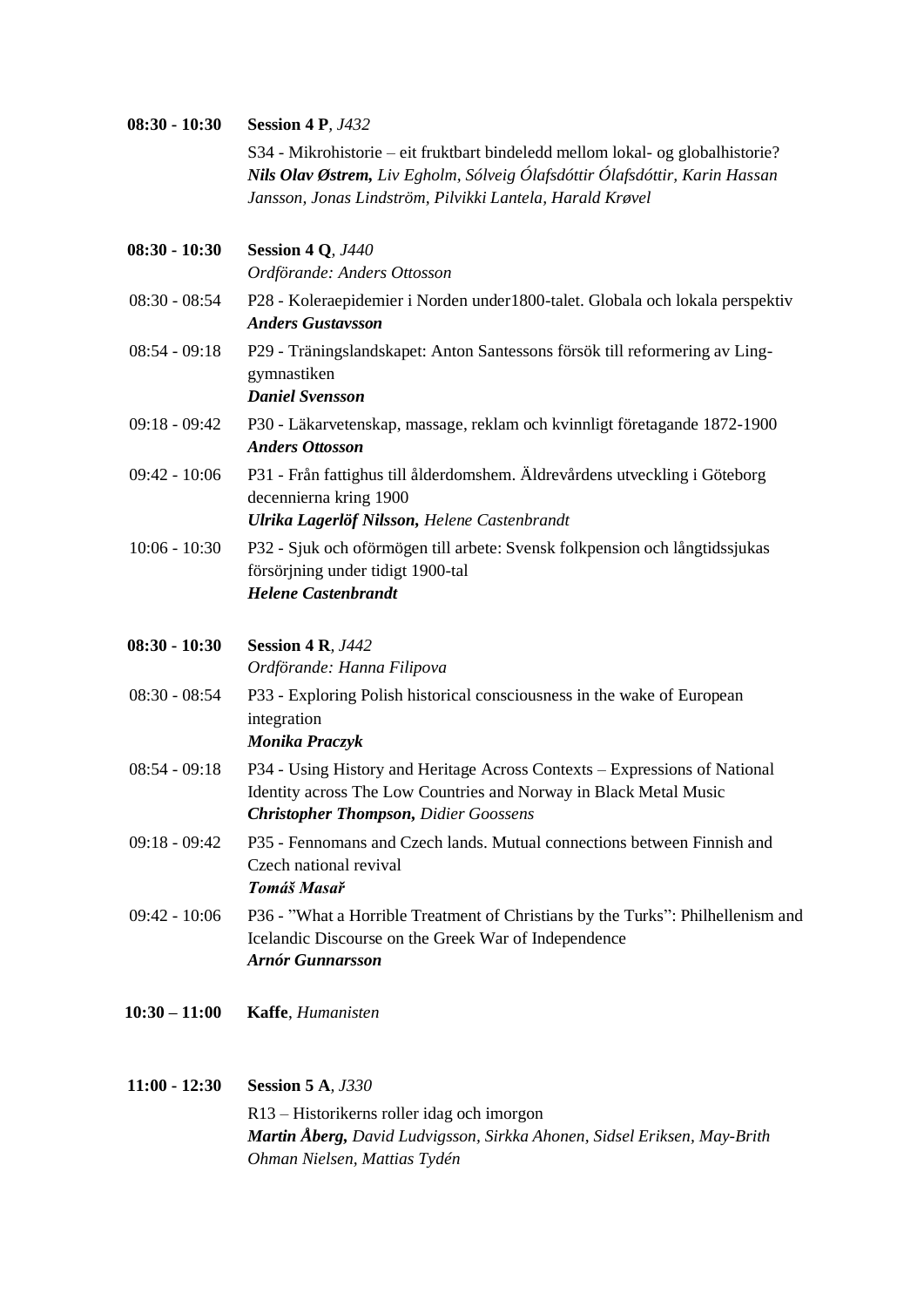| $11:00 - 12:30$ | <b>Session 5 B, C350</b>                                                                                                                      |
|-----------------|-----------------------------------------------------------------------------------------------------------------------------------------------|
|                 | R14 - Vad är en kvinna? Kategorin "kvinnor" i 2020-talets genushistoriska                                                                     |
|                 | forskning                                                                                                                                     |
|                 | <b>Johanna Sjöstedt,</b> Malin Arvidsson, Helena Bergman, Sara Edenheim, Katarina                                                             |
|                 | Leppänen, Valgerður Pálmadóttir, Emma Severinsson                                                                                             |
| $11:00 - 12:30$ | <b>Session 5 C, J335</b>                                                                                                                      |
|                 | R15 - How (Not) to Teach Digital History                                                                                                      |
|                 | Sune Bechmann Pedersen, Helle Strandgaard Jensen, Johan Heinsen, Haakon                                                                       |
|                 | Andreas Ikonomou, Anna Nilsson Hammar, Benjamin Martin                                                                                        |
| $11:00 - 12:30$ | <b>Session 5 D, J336</b>                                                                                                                      |
|                 | R16 - Oral History in the Nordic Countries: Past, Present and Future                                                                          |
|                 | Martin Englund, Malin Thor Tureby, Riikka Taavetti, Essi Jouhki, Inger Christine                                                              |
|                 | Årstad, Cathrine Hasselberg                                                                                                                   |
| $11:00 - 12:30$ | <b>Session 5 E, J431</b>                                                                                                                      |
|                 | S35 - Dödligt våld i 1600-talets Norden                                                                                                       |
|                 | Dag Lindström, Mona Rautelin, Jeppe Büchert Netterstrøm                                                                                       |
| $11:00 - 12:30$ | <b>Session 5 F, J439</b>                                                                                                                      |
|                 | S26 - Nordiska välfärdsstäder i en föränderlig värld. Stadsliv, gemenskap och                                                                 |
|                 | konflikt, c. 1850–2020 (II)                                                                                                                   |
|                 | Magnus Linnarsson, Mats Hallenberg, Knut Dørum, Christina Reimann, Mikkel<br>Thelle, Kati Katajisto, Mikkel Høghøj, Henning Bro, Samuel Faber |
|                 |                                                                                                                                               |
| $11:00 - 12:30$ | <b>Session 5 G, J444</b>                                                                                                                      |
|                 | S36 - Når global viden krydser lokale grænser: Transnationale perspektiver i                                                                  |
|                 | uddannelsernes historie                                                                                                                       |
|                 | Christian Larsen, Ning de Coninck-Smith, Karen Egedal Andreasen                                                                               |
| $11:00 - 12:30$ | <b>Session 5 H, J309</b>                                                                                                                      |
|                 | Ordförande: Holger Weiss                                                                                                                      |
| $11:00 - 11:30$ | P38 - Globala smaker och lokala varor – att imitera smak, lukt och utseende i                                                                 |
|                 | 1700-talets Sverige.                                                                                                                          |
|                 | <b>Hanna Hodacs</b>                                                                                                                           |
| $11:30 - 12:00$ | P39 - Traditionella nyheter – hur ålderdomliga klädvanor kan skapas lokalt utifrån                                                            |
|                 | globala moden, Virestad socken 1750-1850.<br>Martina Böök                                                                                     |
| $12:00 - 12:30$ | P40 - Smuggling. Illegala globala varor i de nordiska 'periferierna', 1760-1820.                                                              |
|                 | <b>Anna Knutsson</b>                                                                                                                          |
|                 |                                                                                                                                               |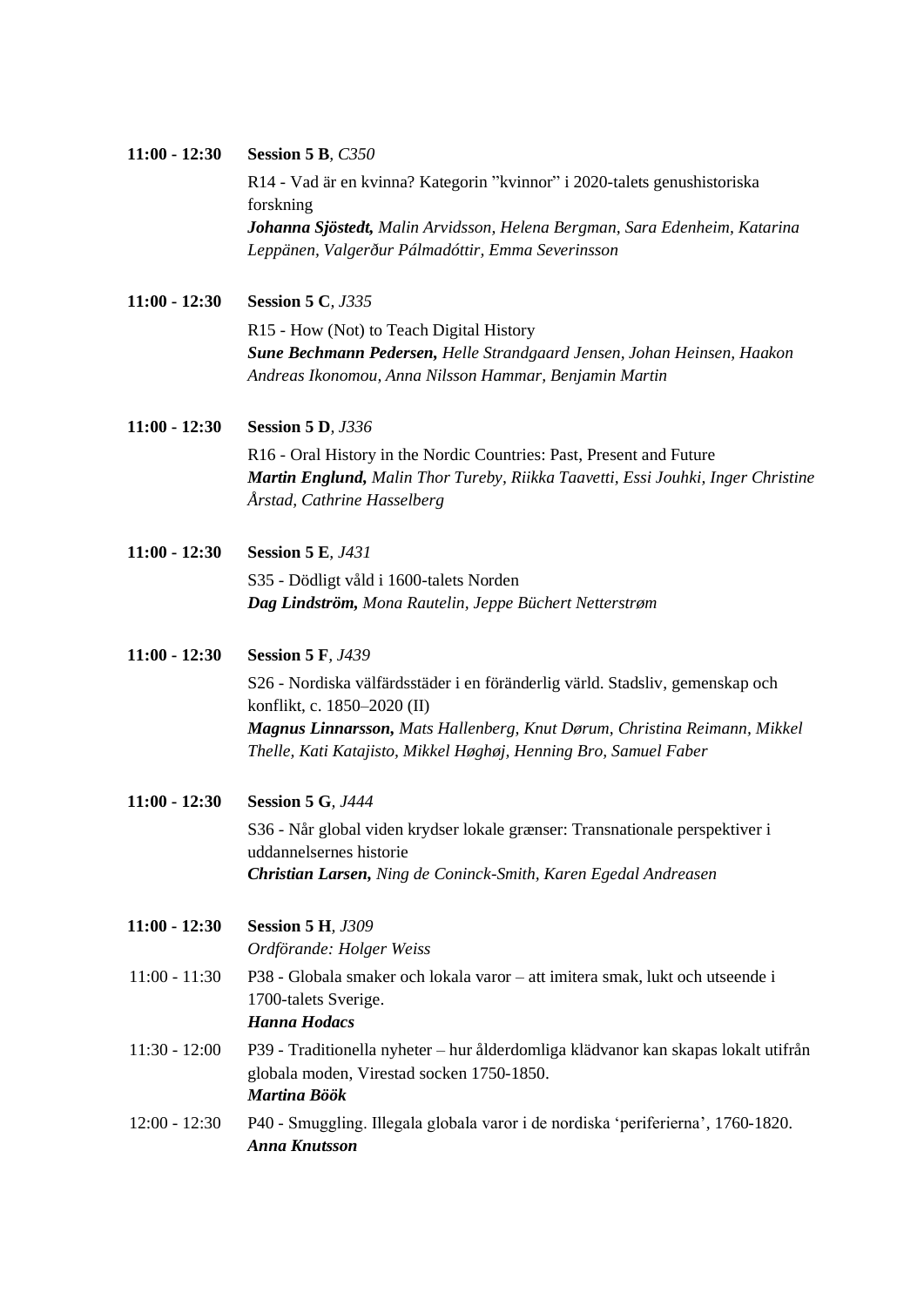| $11:00 - 12:30$ | <b>Session 5 J, J411</b>                                                                                                                |  |
|-----------------|-----------------------------------------------------------------------------------------------------------------------------------------|--|
|                 | S37 - Transatlantiska idéutbyten, 1840–1920: Folkstyre, Progressivism, Imperialism<br><b>Jens Norrby, Jakob Kihlberg, Bruno Hamnell</b> |  |
| $11:00 - 12:30$ | <b>Session 5 K</b> <i>J412</i>                                                                                                          |  |

S38 - Kingdoms and Grand Duchies as substructures in Scandinavian Realms: analyzing the early modern princely power *Kimmo Katajala, Erik Opsahl, Jenni Merovuo*

**11:00 - 12:30 Session 5 L***, J415*

R17 - Regionala erfarenheter och globala efterverkningar. Komparativa perspektiv på etableringen och konsekvenserna av 1700-talets nordiska tryckfriheter *Jonas Nordin, Jesper Jakobsen, Ellen Krefting, Ere Nokkala*

**11:00 - 12:30 Session 5 M***, J303*

S39 - Indigenous people in the Christian peripheries: terminology and methodology *Gustavs Strenga, Solveig Marie Wang, Erik Wolf, Piotr Oliński*

- **11:00 - 12:30 Session 5 N***, J406* S40 - Screw, Brew and Build - Local cooperation and attempts to form global cartels *Malin Dahlström, Kasper Hage Stjern, Kristoffer Strandqvist*
- **11:00 - 12:30 Session 5 P***, J432* S41 - Privacies of Early Modern Life *Michael Green, Lars Cyril Nørgaard, Kristine Dyrmann*
- **11:00 - 12:30 Session 5 Q***, J440* R18 - Nordic and European histories of civil defence: Sociotechnical imaginaries of survival and preparedness *Marie Cronqvist, Rosanna Farbøl, Casper Sylvest, Peter Bennesved, Gustav Holmberg*

**11:00 - 12:30 Session 5 R***, J442 Ordförande: Martin Linde*

- 11:00 11:30 P41 Det svenska folkhemmets nordiska rötter *Nils Edling*
- 11:30 12:00 P42 Kampen mot förmynderskapsstrecket 1900-talets sista rösträttsfråga *Annika Berg*
- 12:00 12:30 P43 Demokrati på köpet? Demokratisynen i svenska föreningshandböcker 1949- 2010 *Niklas Hill*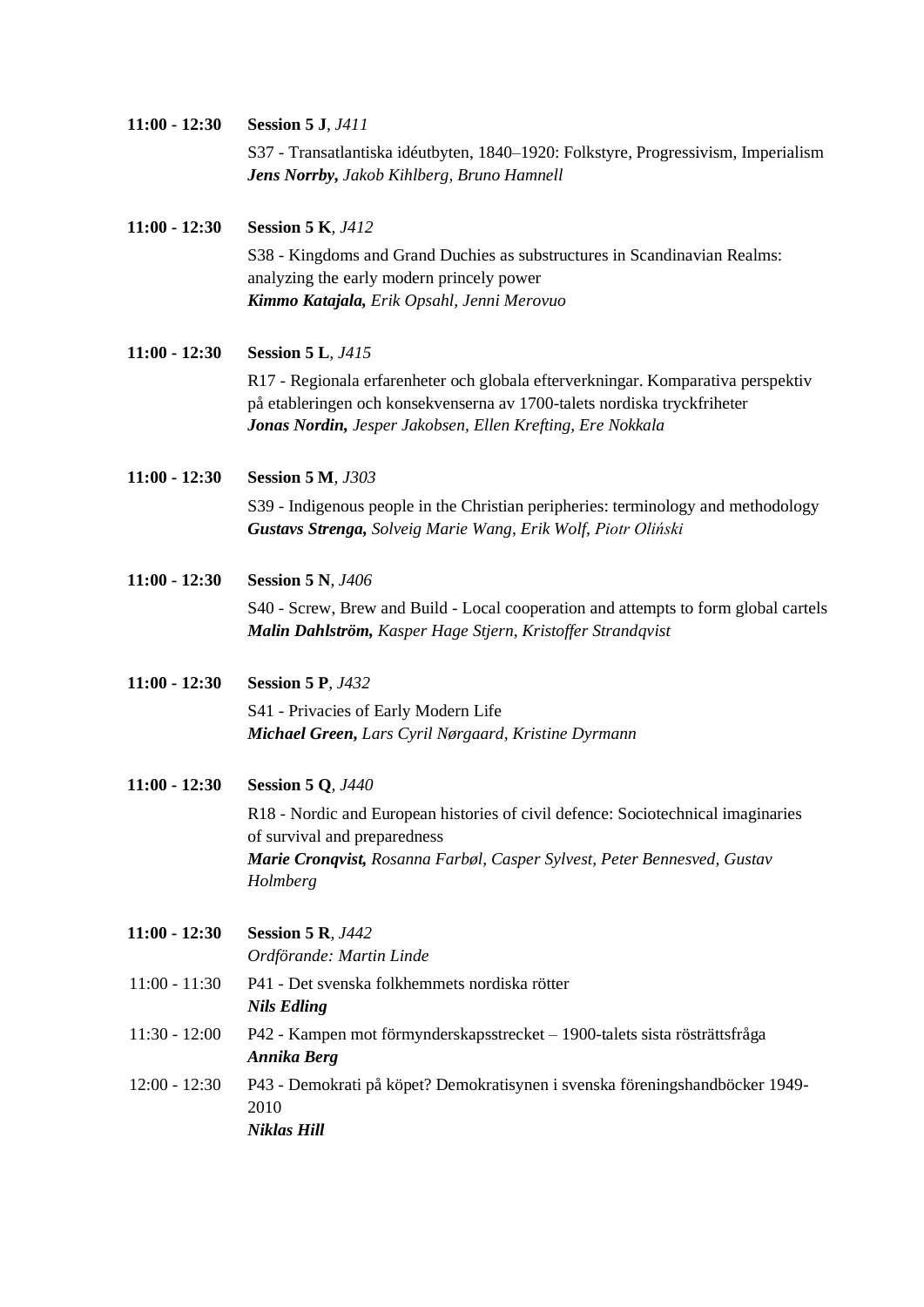| $12:30 - 13:30$ |  | Lunch, Humanisten |
|-----------------|--|-------------------|
|-----------------|--|-------------------|

| $13:30 - 15:15$ | <b>Session 6 A, J330</b>                                                                                                                                                                     |
|-----------------|----------------------------------------------------------------------------------------------------------------------------------------------------------------------------------------------|
|                 | R19 - Nordics in Motion: Transimperial Spaces and Global Experiences of                                                                                                                      |
|                 | Nordic Colonialism                                                                                                                                                                           |
|                 | Janne Lahti, Lisa Hellman, Ale Pålsson, Diana Natermann, Raita Merivirta,                                                                                                                    |
|                 | Malin Gregersen                                                                                                                                                                              |
| $13:30 - 15:15$ | Session 6 B, C350                                                                                                                                                                            |
|                 | S42 - Military Conflict and Trade in the Baltic, 1600-1815<br>Patrik Winton, Jaakko Björklund, Cathleen Sarti, Peter Ericsson, Sofia Gustafsson                                              |
| $13:30 - 15:15$ | <b>Session 6 C, J335</b>                                                                                                                                                                     |
|                 | Ordförande: Thomas Lindkvist                                                                                                                                                                 |
| $13:30 - 14:05$ | P44 - Mining legacies and land use conflicts<br>Judit Malmgren                                                                                                                               |
| $14:05 - 14:40$ | P45 - Sensing Smoke: Boreal Fire in Canada and Scandinavia in the Twentieth<br>Century                                                                                                       |
|                 | <b>Mica Jorgenson</b>                                                                                                                                                                        |
| $14:40 - 15:15$ | P46 - Turning points for issues of belonging? A comparison of people's<br>movements against hydroelectric dam projects in Norway and Canada<br><b>Paul Kirschstein</b>                       |
| $13:30 - 15:15$ | <b>Session 6 D, J336</b>                                                                                                                                                                     |
|                 | R20 - Moravian travelling in 18th century Scandinavia: Transcending corporeal<br>and spiritual borders.                                                                                      |
|                 | Martin Åberg, Christer Ahlberger, Hanne Sanders, Arne Bugge Amundsen, Hanna<br>Enefalk, Johan Åhlfeldt, Per von Wachenfeldt                                                                  |
| $13:30 - 15:15$ | <b>Session 6 E, J431</b><br>Ordförande: Martina Hjertman                                                                                                                                     |
| $13:30 - 13:56$ | P47 - From Västernorrland to Stockholm and Beyond: Stockholm's Place in<br>Northern European Trade and the Employment of its Dockworkers between 1860<br>and 1900<br><b>Stewart Lawrence</b> |
| $13:56 - 14:22$ | P48 - The Interaction of Technology, Maritime Trade and Cultural Change to the<br>Sundsvall Region's Economic Boom of the late 19th Century<br><b>Stephan Curtis</b>                         |
| $14:22 - 14:48$ | P49 - Global Challenges and Local Encounters: Colonial Port Cities in the First<br>World War<br><b>Daniel Steinbach</b>                                                                      |
| $14:48 - 15:15$ | P50 - Diaspora worlds – Swedish seafarers in foreign ports, 1920-1939<br><b>Tomas Nilson</b>                                                                                                 |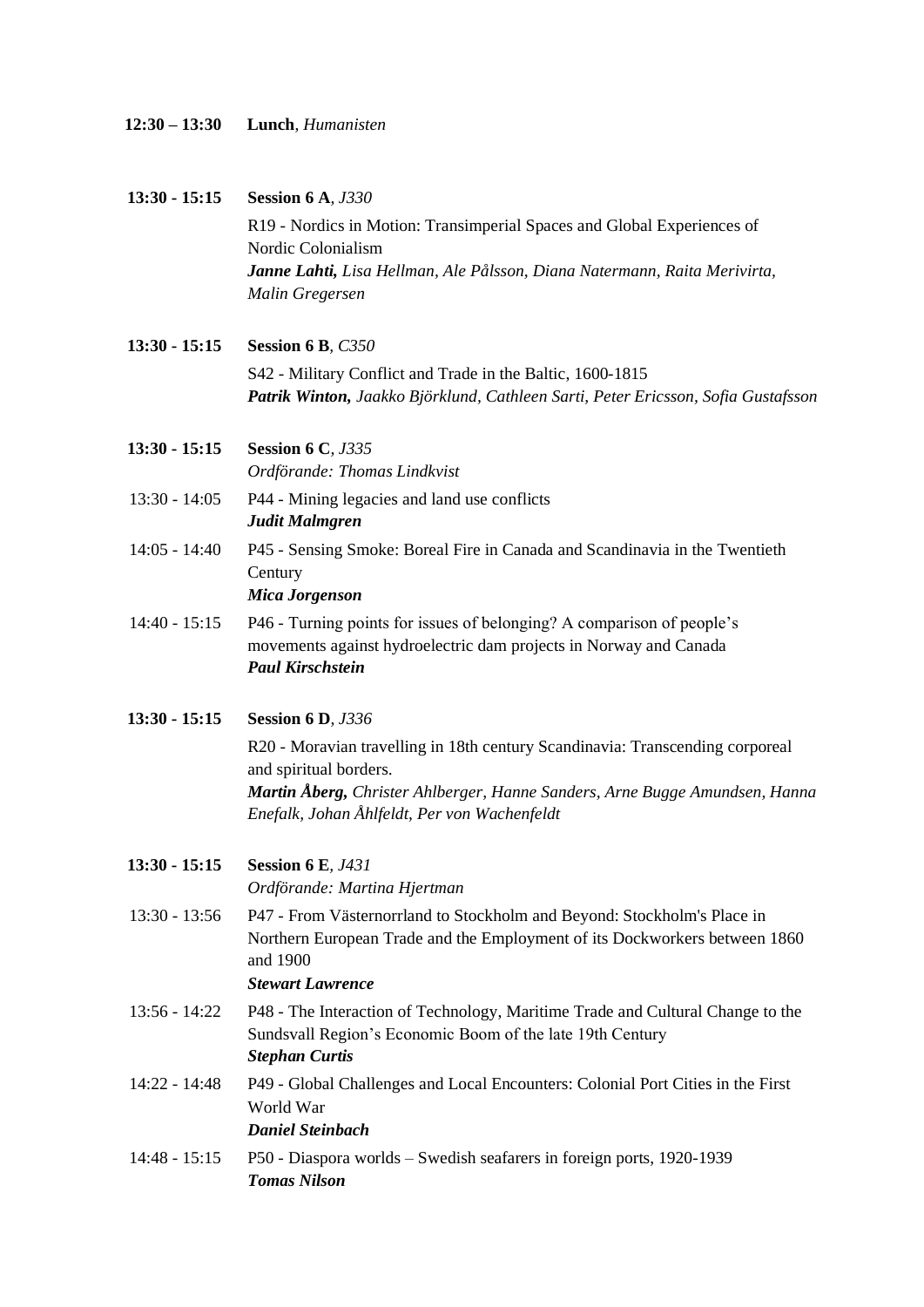| $13:30 - 15:15$ | <b>Session 6 F, J439</b>                                                                                                                                              |
|-----------------|-----------------------------------------------------------------------------------------------------------------------------------------------------------------------|
|                 | S43 - Kundskabsinstitutioner i velfærdssamfundet: Universitetshistorisk                                                                                               |
|                 | forskning i forandring                                                                                                                                                |
|                 | Maria Simonsen, Johan Östling, Johanna Ringarp, Dunja Blazevic                                                                                                        |
| $13:30 - 15:15$ | <b>Session 6 G, J444</b><br>Ordförande: Pia Lundqvist                                                                                                                 |
| $13:30 - 13:56$ | P51 - Hur starkt var det "antisemitiska bakgrundsbruset" i svensk flyktingpolitik<br>under 1930-talet?<br>Pär Frohnert                                                |
| $13:56 - 14:22$ | P52 - Staten, samerna och andra "lösa partier" i mellersta Sverige – en gränslös<br>befolkningskris i kölvattnet av det stora nordiska kriget<br><b>Sven Olofsson</b> |
| $14:22 - 14:48$ | P53 - 'These children are us'—Historical Perspectives on the Scandinavian IS<br>children born in Syria<br>Martina Koegeler-Abdi                                       |
| $14:48 - 15:15$ | P54 - Foreigners, immigrants or citizens? A study of swedish migrant policy<br>c.1967-2000                                                                            |
|                 | <b>Peter Eriksson</b>                                                                                                                                                 |
| $13:30 - 15:15$ | <b>Session 6 H, J309</b>                                                                                                                                              |
|                 | S44 - Conceptualizing the Grand Duchy of Finland within the Russian Empire<br>Jani Marjanen, Marja Jalava, Ilkka Liikanen, Jussi Kurunmäki                            |
| $13:30 - 15:15$ | <b>Session 6 J, J411</b><br>Ordförande: Anne Berg                                                                                                                     |
| $13:30 - 13:56$ | P55 - Marginalised Actors of Knowledge: Evidence from India<br><b>Maria Bach</b>                                                                                      |
| $13:56 - 14:22$ | P56 - 'Like a fairy tale from A Thousand and One Nights' - The Orientalists'<br>Congress of 1890 in Stockholm and Christiania<br><b>Arne Segelke</b>                  |
| $14:22 - 14:48$ | P57 - Project presentation: Classifying the Unclassifiable. Ethnicity in Swedish<br>registers and epidemiological knowledge-making, 1950-2020<br><b>Ida Al Fakir</b>  |
| $14:48 - 15:15$ | P4 - Asp, fosfor och elefanter: Svenska Tändsticks Aktiebolagets<br>aktiviteter i, och relationer till, Brittiska Indien<br>Johanna Bergström, Ann-Sofie Kall         |
| $13:30 - 15:15$ | <b>Session 6 K, J412</b>                                                                                                                                              |
|                 | S45 - Nordic Media Histories of Propaganda and Persuasion: Transnational<br>Perspectives<br>Fredrik Norén, Lars Diurlin, Emil Eiby Seidenfaden, Ruth Hemstad, Björn   |
|                 | Lundberg                                                                                                                                                              |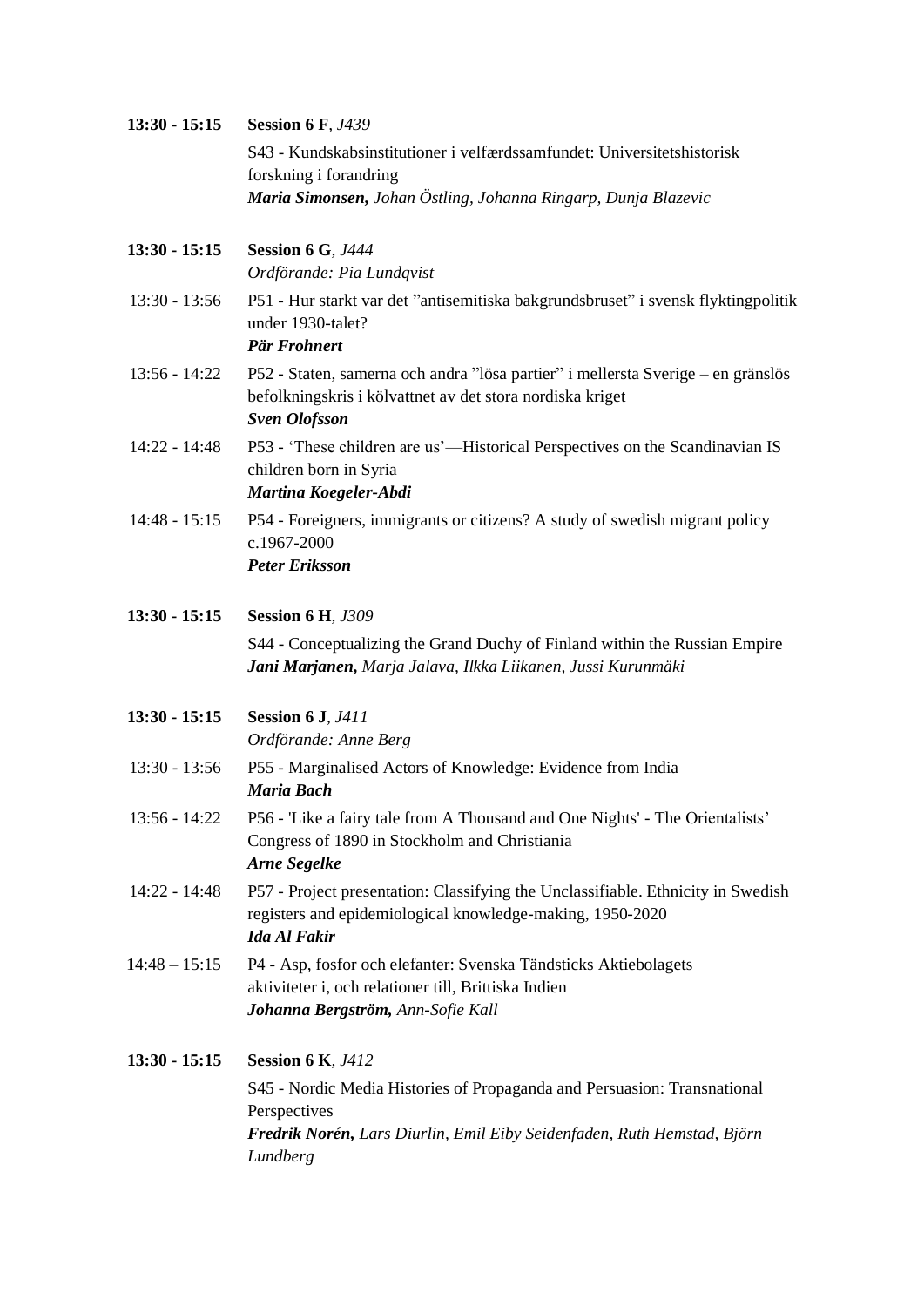| 13:30 - 15:15   | <b>Session 6 L, J415</b>                                                                                                                                            |
|-----------------|---------------------------------------------------------------------------------------------------------------------------------------------------------------------|
|                 | S46 - Kinship, Law, Economy and Succession on Family Farms in the<br><b>Nordic Countries</b>                                                                        |
|                 | Beatrice Moring, Arni Daniel Juliusson, Hilde Sandvik, Martin Dackling                                                                                              |
| 13:30 - 15:15   | <b>Session 6 M, J303</b>                                                                                                                                            |
|                 | S47 - "Body, Mind and Society: Models of Nordic Psychiatry in the 20th century"<br>Jesper Vaczy Kragh, Petteri Pietikäinen, Maria Sæther, Matthew Smith             |
| 13:30 - 15:15   | <b>Session 6 N, J406</b><br>Ordförande: Ulrika Lagerlöf Nilsson                                                                                                     |
| $13:30 - 14:05$ | P58 - "wår ställning som medborgare": Judisk emancipation i Sverige, ca. 1838-<br>1870                                                                              |
|                 | Jens Carlesson Magalhães                                                                                                                                            |
| $14:05 - 14:40$ | P59 - Ljus över arvet. Emotionella identiteter, fornminnesföreningar och en bildad<br>borgerlighet i Lysekil vid sekelskiftet 1900<br><b>Thomas Småberg</b>         |
| $14:40 - 15:15$ | P60 - Gemensamma begär: nordisk rivalitet vid olympiska vinterspel 1936-1994<br><b>Martin Johansson</b>                                                             |
| 13:30 - 15:15   | <b>Session 6 P, J432</b>                                                                                                                                            |
|                 | S48 - Vad var privat i 1700-talets Danmark och Sverige?<br>Johannes Ljungberg, Dag Lindström, Göran Tagesson, Sari Nauman, Jesper<br>Jakobsen, Jørgen Mührmann Lund |
| $13:30 - 15:15$ | <b>Session 6 Q, J440</b><br>Ordförande: Göran Malmstedt                                                                                                             |
| $13:30 - 13:56$ | P61 - Typography and Politics. From the Global to the Local<br>Arina Stoenescu                                                                                      |
| $13:56 - 14:22$ | P62 - Moving Books Around the Baltic Sea, 1750–1850<br>Ulla Ijäs                                                                                                    |
| $14:22 - 14:48$ | P63 - The presence and absence of books in the early nineteenth-century Turku<br>Heli Rantala                                                                       |
| $14:48 - 15:15$ | P64 - Te Deum as a media event in the 18th century Sweden<br>Kaisa Kyläkoski                                                                                        |
| 13:30 - 15:15   | <b>Session 6 R, J442</b><br>Ordförande: Anders Ottosson                                                                                                             |
| $13:30 - 14:05$ | P65 - Offentlige skattelister: En nordisk særegenhet. Den norske historien om dette<br>offentlighetsprinsippet.<br><b>Harald Espeli</b>                             |
| $14:05 - 14:40$ | P66 - Hyresregleringen och partsorganisationerna i Sverige 1942-1978<br><b>Hannes Rolf</b>                                                                          |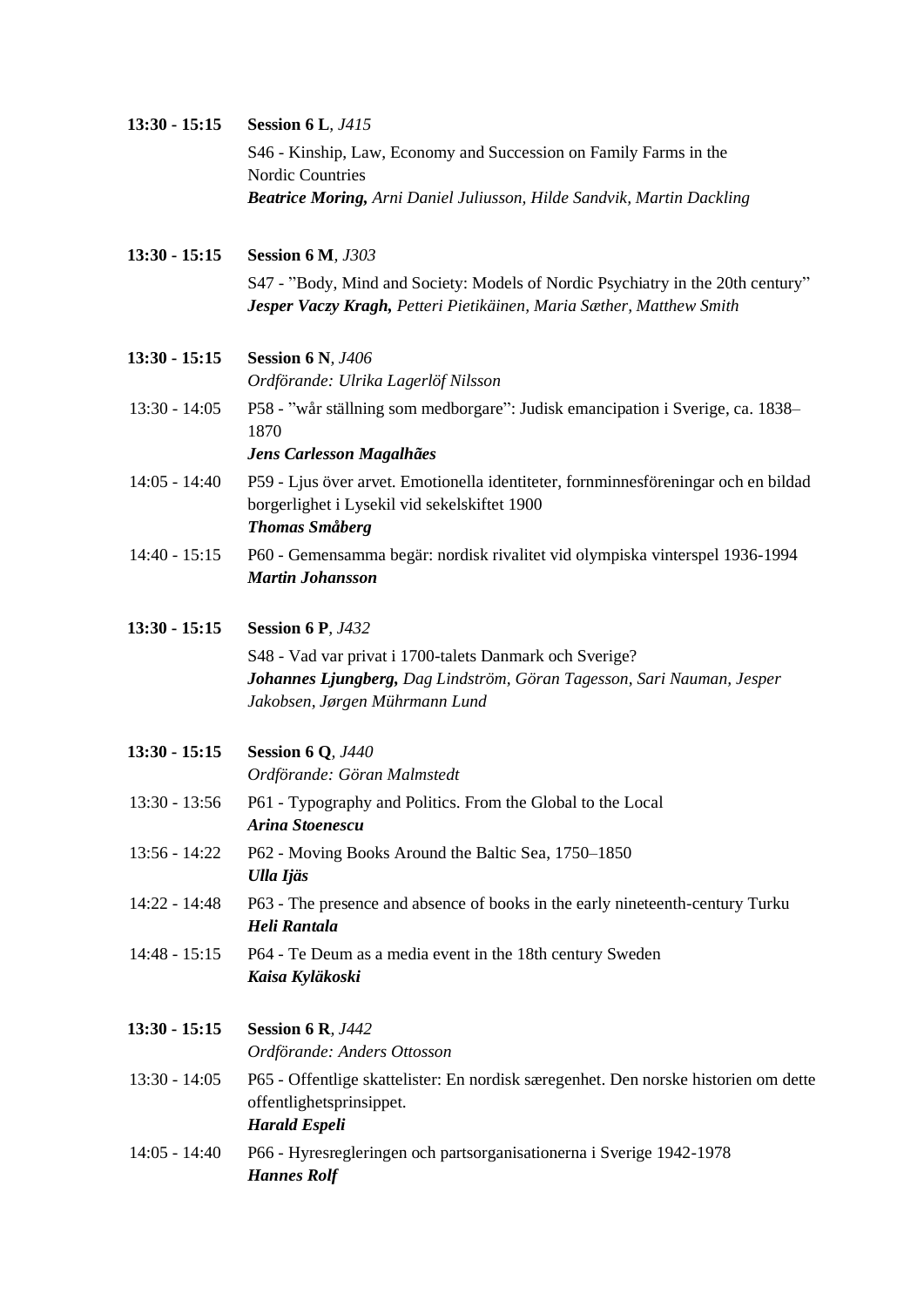- 14:40 15:15 P67 Kalla krigets militära planering i den svenska välfärdsstaten *Eric Bergelin*
- **15:30 – 16:00 Kaffe**, *Burgården*
- **16:00 - 17:00 Keynote: Poul Holm, "Atlantic Wealth, 1500–1800"***, Aniara (Burgården)\**
- **17:30 - 18:30 Mingel med Tidigmodernt nätverk***, Humanisten*
- **19:00 - Bankettmiddag***, Kajskjul 8 (Packhusplatsen 11) Toastmaster: Thomas Lindkvist Musik: Törngren trio*

## Onsdag 10 augusti

| $08:30 - 10:30$ | Session 7 A, C350                                                                                                                                  |
|-----------------|----------------------------------------------------------------------------------------------------------------------------------------------------|
|                 | S49 - More than a space for female labour – the early modern Nordic household<br>revisited                                                         |
|                 | Nina Javette Koefoed, Hanne Østhus, Karin Hassan Jansson, Malin Nilsson,<br>Carolina Uppenberg, Hilde Sandvik                                      |
| $08:30 - 10:30$ | <b>Session 7 B, J335</b>                                                                                                                           |
|                 | S50 - Att studera vattnets historia – teoretiska perspektiv, metoder och källmaterial<br>Eva Jakobsson, Terje Tvedt, Oscar Jacobsson, Ellen Arnold |
| $08:30 - 10:30$ | <b>Session 7 C, J336</b><br>Ordförande: Roddy Nilsson                                                                                              |
| $08:30 - 09:00$ | P68 - Nils Flyg och Sven Olov Lindholm. En komparativ idébiografi.<br><b>Johan Stenfeldt</b>                                                       |
| $09:00 - 09:30$ | P69 - Ernst Wigforss – den förbannade optimisten<br><b>Henrik Arnstad</b>                                                                          |
| $09:30 - 10:00$ | P70 - Från terroranfall till terrorismdåd: Den politiska terrorns transformationer i<br>svensk riksdagsdebatt, 1919-1991<br><b>Mats Fridlund</b>   |
| $10:00 - 10:30$ | P71 - Nordiska rikspartiets kvinnliga skribenter i Nordisk Kamp 1956–2003<br><b>Christian Kjellsson</b>                                            |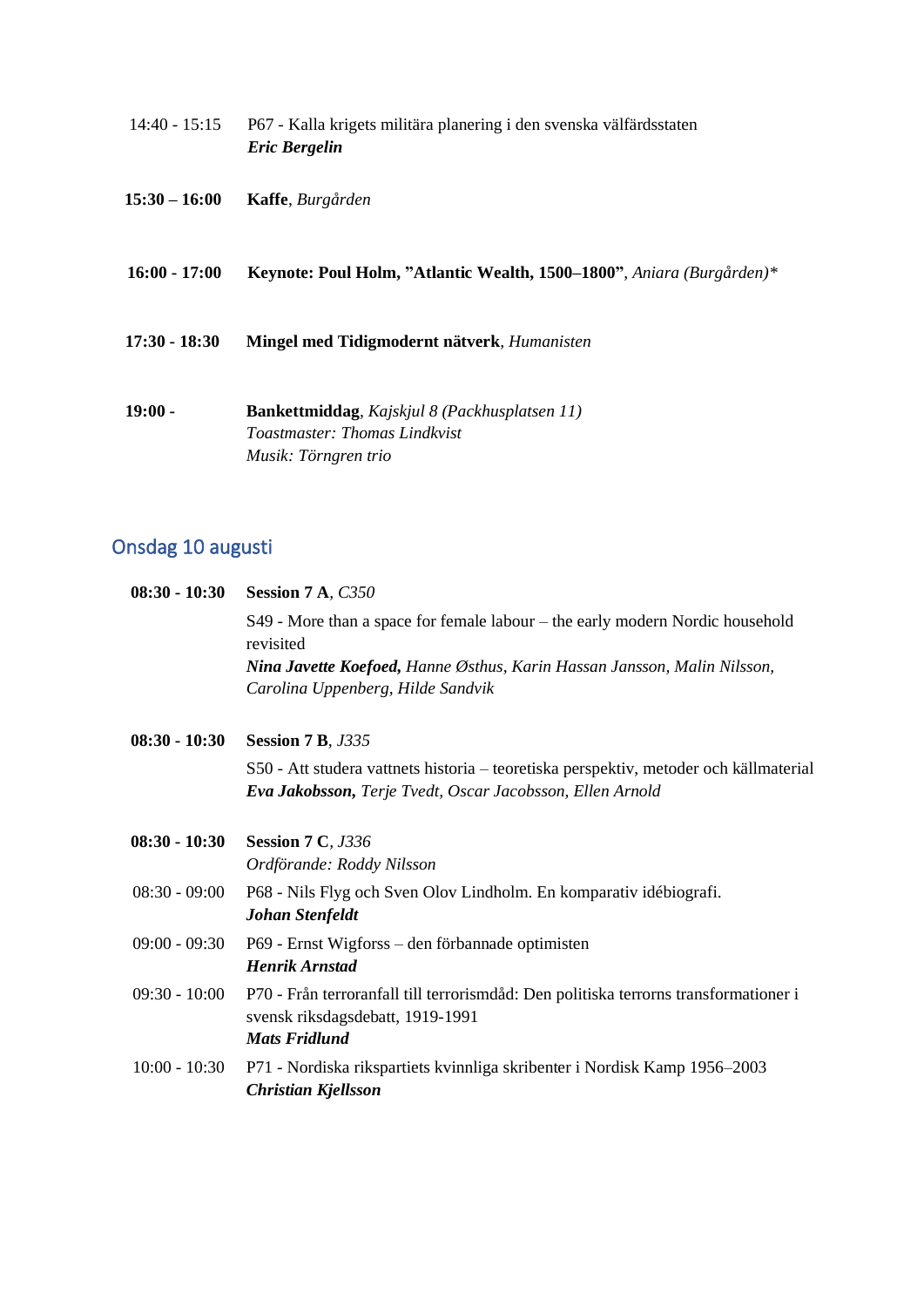| $08:30 - 10:30$ | <b>Session 7 D, J431</b><br>S51 - Ambivalenta möten – om rörlighet, reglering och försörjning<br>Johanna Wassholm, Maren Jonasson, Sigrídur Matthíasdóttir, Emma Pihl Skoog,<br>Leif Runefelt, Hilde Sandvik, Anna Sundelin, Ann-Catrin Östman |
|-----------------|------------------------------------------------------------------------------------------------------------------------------------------------------------------------------------------------------------------------------------------------|
| $08:30 - 10:30$ | <b>Session 7 E, J439</b><br>Ordförande: Johanna Thorelli                                                                                                                                                                                       |
| $08:30 - 08:54$ | P72 - Den mentala urbaniseringen av Norden ca 1000–1200: exemplen Jomsborg<br>och Kungahälla<br><b>Michael Otto</b>                                                                                                                            |
| $08:54 - 09:18$ | P73 - Att äga fastighet i den tidigmoderna staden<br><b>Jenny Grandin</b>                                                                                                                                                                      |
| $09:18 - 09:42$ | P74 - Trade Networks and Town Politicians in 16th Century Scandinavia<br>Lovisa Olsson                                                                                                                                                         |
| $09:42 - 10:06$ | P75 - The feeble pre-industrial town?<br><b>Claes Westling</b>                                                                                                                                                                                 |
| $10:06 - 10:30$ | P76 - Bourgeois institution-building and donor networks in Stockholm and<br>Gothenburg, 1900-1920s<br>Mia Kuritzén Löwengart                                                                                                                   |
| $08:30 - 10:30$ | <b>Session 7 F, J444</b>                                                                                                                                                                                                                       |
| $08:30 - 09:10$ | Ordförande: Martti Rantanen<br>P77 - Sveriges folkmängd och befolkningsgeografi 1550–1600<br><b>Martin Andersson</b>                                                                                                                           |
| $09:10 - 09:50$ | P78 - Självförvaltning och globalisering – Skogsanvändning och tjärtillverkning i<br>1600-talets Österbotten<br>Jakob Starlander                                                                                                               |
|                 | 09:50 - 10:30 P80 - Household production and productive capacity in early modern southern<br>Sweden, ca. 1680-1860<br><b>Marcus Falk</b>                                                                                                       |
| $08:30 - 10:30$ | <b>Session 7 G, J309</b><br>Ordförande: Jens Carlesson Magalhães                                                                                                                                                                               |
| $08:30 - 09:00$ | P81 - Mellem væsener og vaner - En begrebslig og materiel undersøgelse af<br>folketro i Danmark<br><b>Kristian Aarup</b>                                                                                                                       |
| $09:30 - 10:00$ | P83 - Väckelse mellan statskyrklighet och separatism – perspektiv på den tidiga<br>frikyrkligheten i Frölunda under 1800-talet<br><b>Martin Berntson</b>                                                                                       |
| $10:00 - 10:30$ | P84 - Svenska Israelsmissionens flyktingarbete i Wien och synen på döpta judar,<br>1938-1941<br><b>Sam Wenell</b>                                                                                                                              |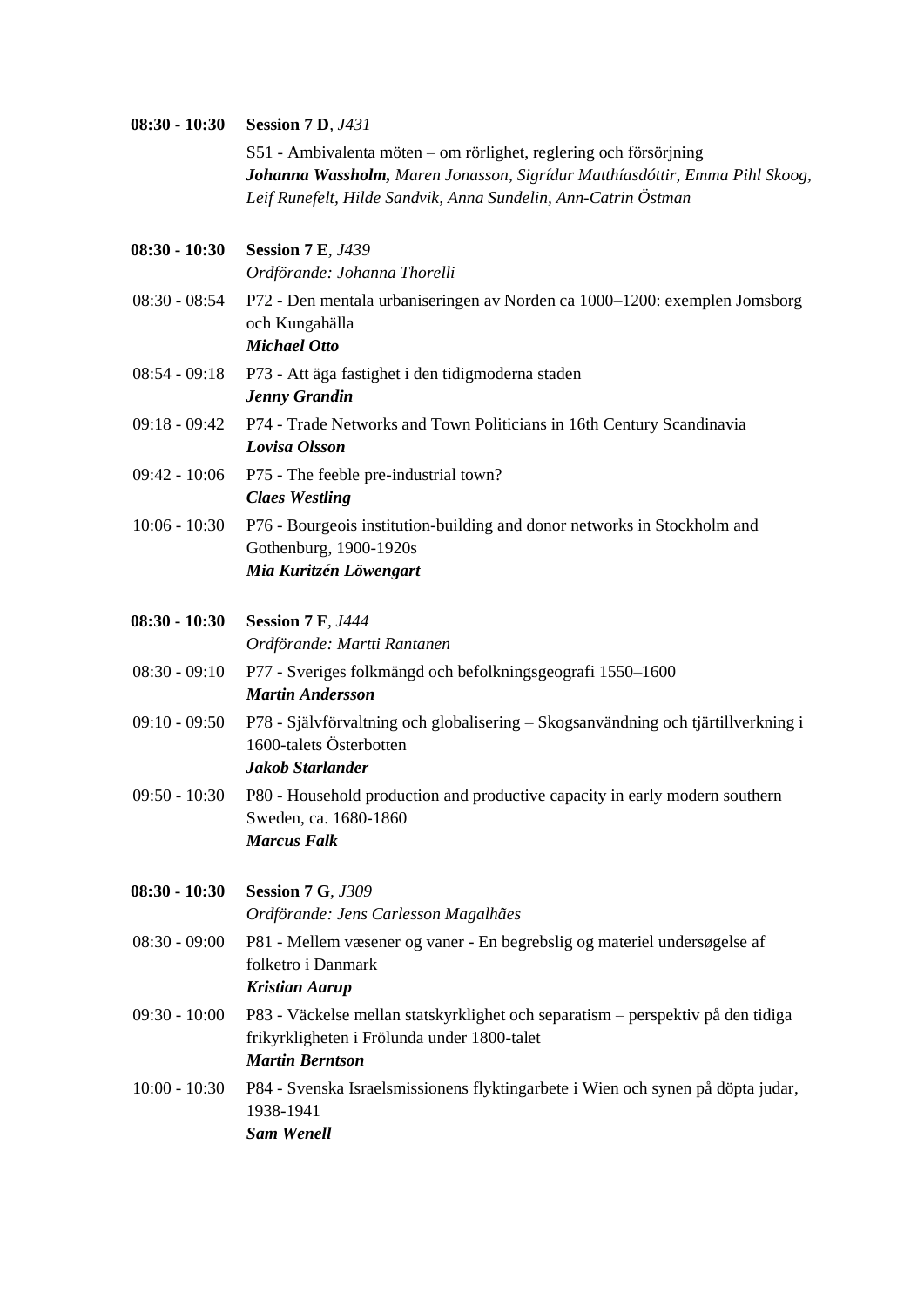| $08:30 - 10:30$ | <b>Session 7 H, J411</b><br>Ordförande: Johan Kärnfelt                                                                                                                               |
|-----------------|--------------------------------------------------------------------------------------------------------------------------------------------------------------------------------------|
| $08:30 - 08:54$ | P85 - Silent travellers?: A comparison of early Chinese travellers to Great Britain,<br>Germany, and Sweden, 1756-1842<br>Måns Ahlstedt Åberg                                        |
| $08:54 - 09:18$ | P86 - Sten Bergman och Alfred Russel Wallace: Ornitologi i östra Indonesien och<br>Nya Guinea under senkolonial tid<br><b>Emilie Wellfelt</b>                                        |
| $09:18 - 09:42$ | P87 - Mellan stad och hav: Göteborgs navigationsskola<br><b>Gustav Holmberg</b>                                                                                                      |
| $09:42 - 10:06$ | P88 - Vetenskapsjournalistik och evolution i svensk och finsk press 1859–1889<br>Julia Dahlberg                                                                                      |
| $10:06 - 10:30$ | P89 - Frivilliga rasbiologer: Interaktionen och kunskapscirkulationen mellan<br>Rasbiologiska institutet och den svenska allmänheten under 1920- och 30-talet<br>Måns Ahlstedt Åberg |
| $08:30 - 10:30$ | <b>Session 7 J, J412</b><br>Ordförande: Audur Magnusdottir                                                                                                                           |
| $08:30 - 09:00$ | P90 - Nicolaus Söderman, en berest och erfaren straffånge på tidigt 1800-tal<br><b>Bonnie Clementsson</b>                                                                            |
| $09:00 - 09:30$ | P91 - Learning the Rules of the Game - Status Elevation and Emotional Distress in<br>the Life Description of Pehr Stenberg, 1770-1800<br>Ina Lindblom                                |
| $09:30 - 10:00$ | P92 - Handelshövdingen: Historien om Olof A Söderberg (1872–1931)<br><b>Benito Peix Geldart</b>                                                                                      |
| $10:00 - 10:30$ | P93 - Storpolitik i det individuella ödet. Svenskar i den Stora terrorns Sovjet,<br>1937-1938<br>Andrej Kotljarchuk, Torbjörn Nilsson                                                |
| $08:30 - 10:30$ | <b>Session 7 K, J415</b>                                                                                                                                                             |
|                 | S52 - 'Dinner diplomacy' from the eighteenth to the twentieth centuries<br>Kristine Dyrmann, Ann Towns, Sophie Holm, Bård Frydenlund, Karen Gram-<br>Skjoldager, Susanna Erlandsson  |
| $08:30 - 10:30$ | <b>Session 7 L, J303</b><br>Ordförande: Anna Locke                                                                                                                                   |
| $08:30 - 09:00$ | P94 - Canal construction – importing global knowledge to Swedish engineering<br>and project management                                                                               |
| $09:00 - 09:30$ | P95 - Global infrastructure, local ecologies: colonialism, skills and materials in<br>railway construction in the late 19th century<br><b>Eleonor Marcussen</b>                      |
|                 | Björn Hasselgren                                                                                                                                                                     |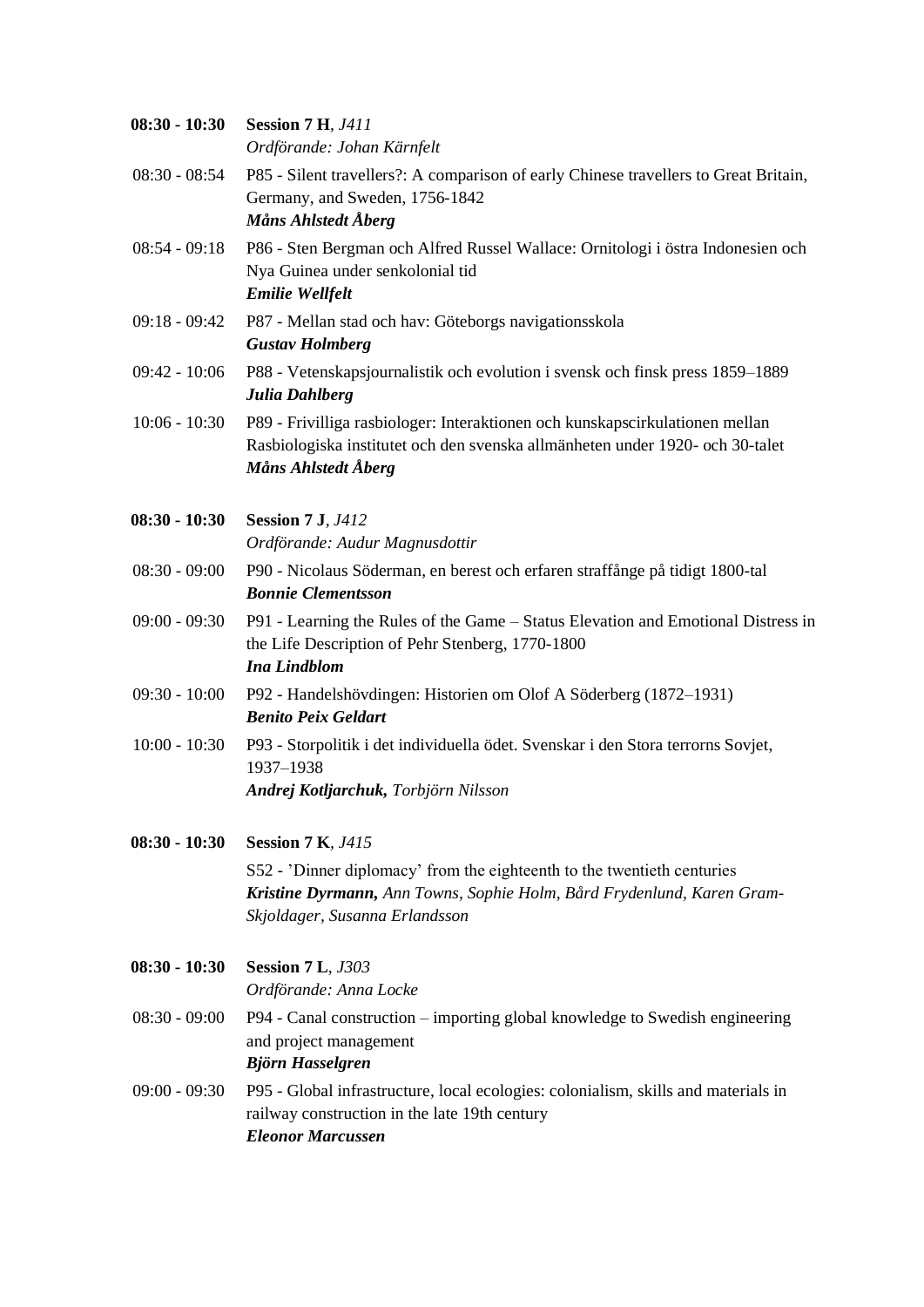| $09:30 - 10:00$ | P96 - A 'Danish Model'?: Transnational Networks and Circulation of Danish<br>Agricultural Practices in Bohemia at the Turn of the Century<br>Jana Lainto                                                      |
|-----------------|---------------------------------------------------------------------------------------------------------------------------------------------------------------------------------------------------------------|
| $10:00 - 10:30$ | P97 - The Great Leap Offshore: Sino-Norwegian Relations and Petro-Knowledge<br><b>Transfers</b> , 1976-97<br>Jonas Gjersø                                                                                     |
| $08:30 - 10:30$ | <b>Session 7 M, J406</b><br>Ordförande: Pia Lundqvist                                                                                                                                                         |
| $08:30 - 09:00$ | P98 - Commemorating the war dead in Sweden 1905-1934: Unknown Soldiers and<br><b>Naval Seamen</b><br><b>Magnus Rodell</b>                                                                                     |
| $09:00 - 09:30$ | P99 - The Nazi Mummy: Mapping the afterlife of a mummified individual from<br>America to Göteborg<br><b>Avigail Rotbain</b>                                                                                   |
| $09:30 - 10:00$ | P100 - Värden att värna: Skydd och förstörelse av kulturarv i Norden under andra<br>världskriget<br><b>Mattias Legnér</b>                                                                                     |
| $10:00 - 10:30$ | P101 - Turning terrorists into freedom fighters<br>Fredrika Larsson                                                                                                                                           |
| $08:30 - 10:30$ | <b>Session 7 N, J432</b><br>S66 - Filmens Göteborg: Om rörliga bilder som visuellt kulturarv och historiskt<br>källmaterial<br>Mats Jönsson, Erik Florin Persson, Karl-Magnus Johansson, Lisa Sputnes Mouwitz |
| $08:30 - 10:30$ | <b>Session 7 P, J440</b><br>Ordförande: Rebecka Dahlkvist                                                                                                                                                     |
| $08:30 - 09:00$ | P102 - Perspektiv på lärarrekrytering och lärarutbildning i periferin - Kvinnliga<br>lärare på Island och i norra Sverige cirka 1880 till 1920<br>Emil Marklund, Ólöf Garðarsdóttir                           |
| $09:00 - 09:30$ | P103 - Skolan som försöksverkstad: Spridning av internationell kunskap om<br>experimentell undervisning i svenska pedagogiska tidskrifter 1920-1948<br><b>Johan Samuelsson</b>                                |
| $09:30 - 10:00$ | P104 - Globala undervisningsteknologier på mikronivån: skolplanscher i Lagunda<br>kontrakt, 1860-1900<br><b>Jakob Evertsson</b>                                                                               |
| $10:00 - 10:30$ | P105 - Digital teknik, historia och historieundervisning<br>Mikael Bruér                                                                                                                                      |
| $10:30 - 11:00$ | Kaffe, Humanisten                                                                                                                                                                                             |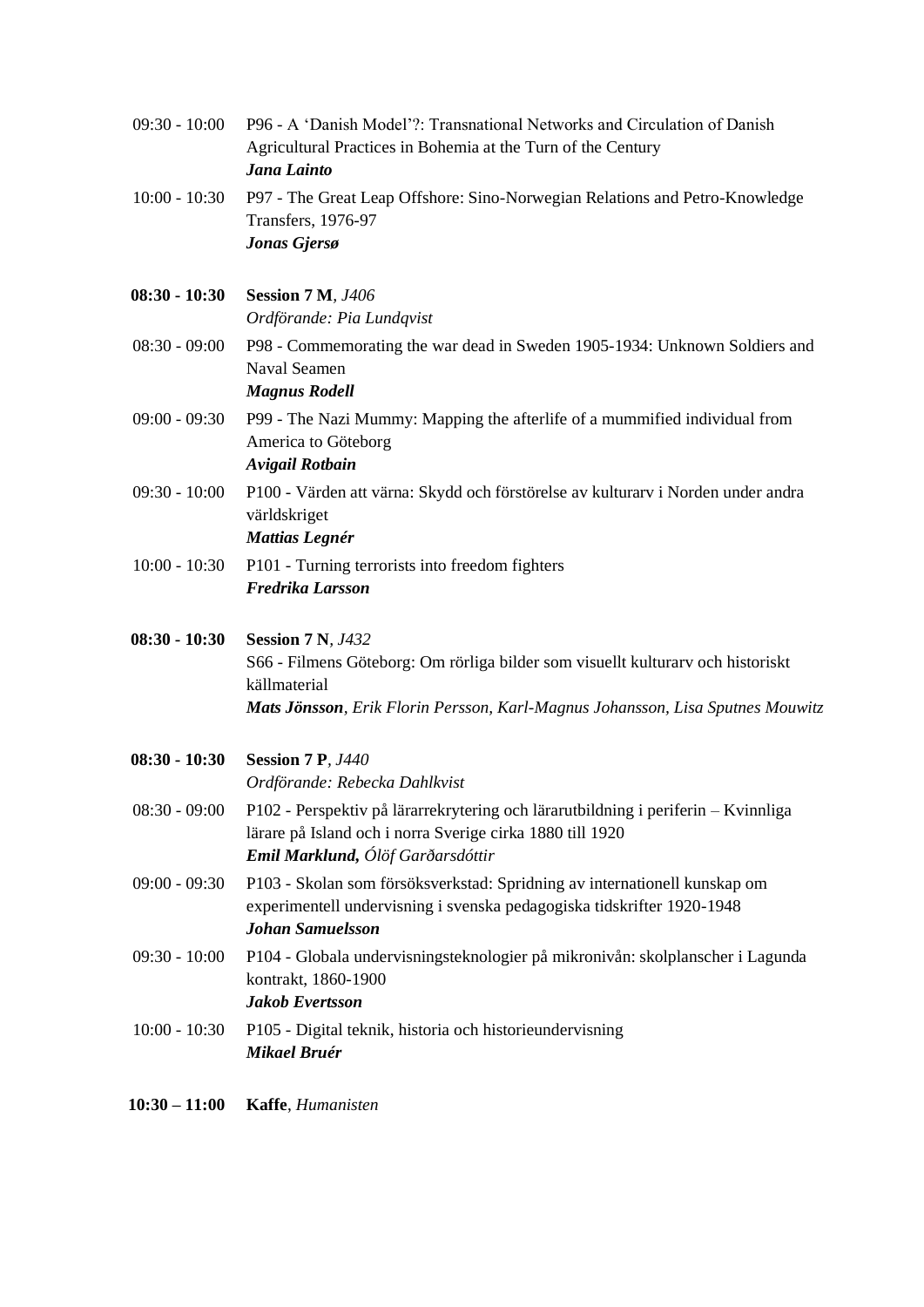## **11:00 - 12:30 Session 8 A***, C350* R21 - Scandinavian Journal of History in a changing international publishing environment

*Stefan Amirell, Fredrik Thue, Jonas Nordin, Helle Strandgaard Jensen, Pirjo Markkola, Guðmundur Hálfdanarson, Kirsi Salonen*

**11:00 - 12:30 Session 8 B***, J335*

S53 - Nordic-American histories: transatlantic trade and settler colonialism *Erik Thosteman, Victor Wilson, Anders Bo Rasmussen, Aleksi Huhta, Magdalena Naum*

### **11:00 - 12:30 Session 8 C***, J336* S54 - Min(d)ing New Connections: How to Approach Letters and Handwritten Relations as Big Data? *Ilona Pikkanen, Heikki Kokko, Matti La Mela, Jacob Orrje*

**11:00 - 12:30 Session 8 D***, J431*

R22 - Gränsöverskridande vardagspraxis i Öresundsregionen under 1800- och 1900-talen *Hanne Sanders, Andreas Alm, Henning Bro, Pål Brunnström, Tommy P. Christensen, Uffe Palludan, Matilda Svensson Chowdhury*

**11:00 - 12:30 Session 8 E***, J439*

R23 - När historiska händelser får samtidens uppmärksamhet - historikerns roll och relationer till brukare och journalister *Elin Bommenel, Johanna Sköld, Anna Tunlid, Evelina Lindén, Jesper Vaczy Kragh*

- **11:00 - 12:30 Session 8 F***, J444* S55 - Turism - global, nationell, regional, lokal *Wiebke Kolbe, Julie Andersen-Mølgaard, Marie-Theres Fojuth, Sune Bechmann Pedersen*
- **11:00 - 12:30 Session 8 G***, J309* R24 - Grå reformer, gröna drömmar? Omregleringen i Sverige, 1988–1991 *Andreas Mørkved Hellenes, Martin Hultman, Per Lundin, Anna Åberg, Pål Nygaard, Urban Lundberg*
- **11:00 - 12:30 Session 8 H***, J411* R25 - Lokale bedrifter i et globalt næringsliv *Jens Johan Hyvik, Ellen Schrumpf, Nils Ivar Agøy, Eli Morken Farstad*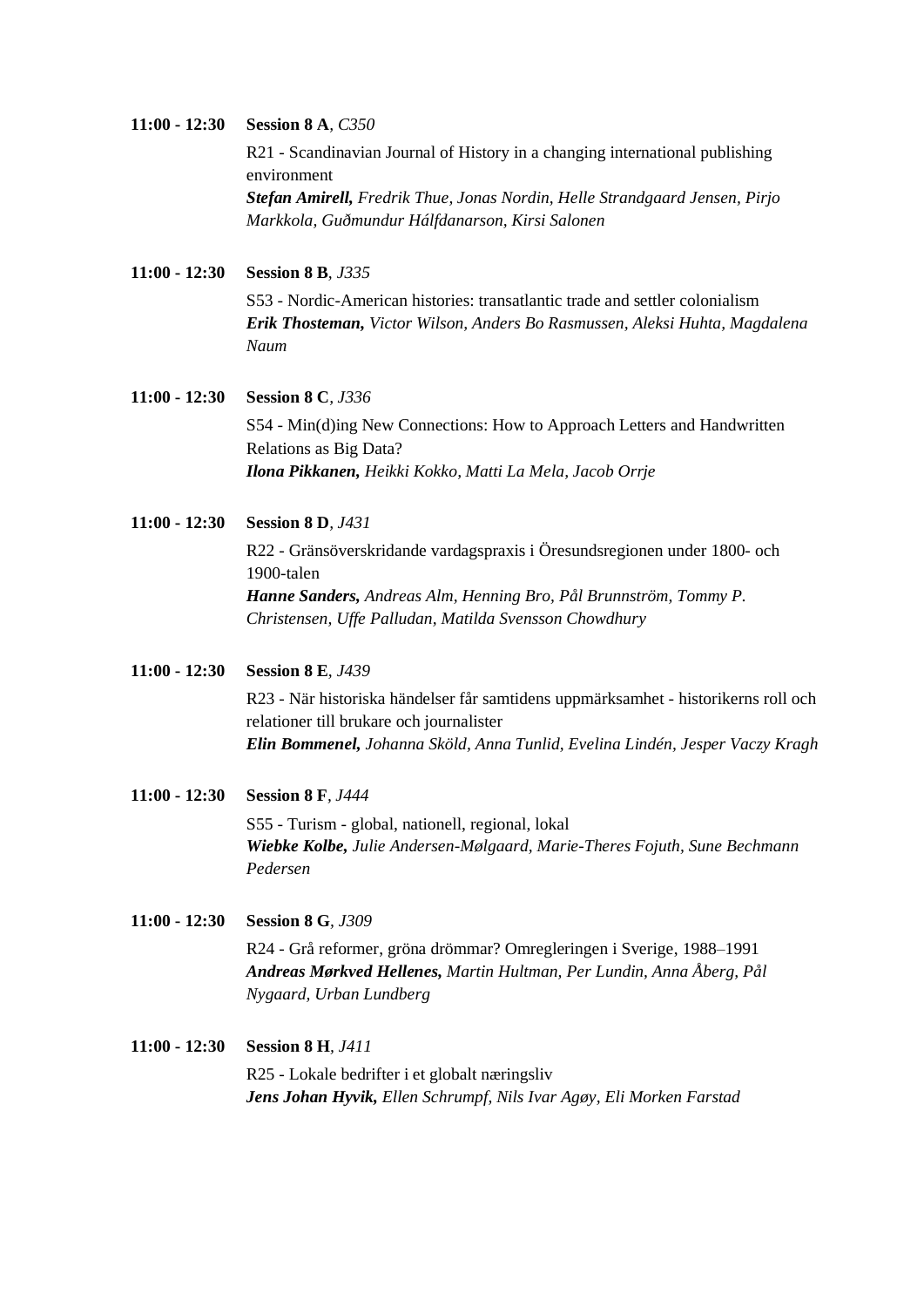| 11:00 - 12:30 | <b>Session 8 J.</b> <i>J412</i>                                                  |
|---------------|----------------------------------------------------------------------------------|
|               | S56 - Skolelevers möten med värdeladdad historia: nationella och internationella |
|               | perspektiv                                                                       |
|               | <b>Jan Löfström,</b> Niklas Ammert, Silvia Edling, Liisa Myyry, Mia Silfver      |
|               |                                                                                  |

**11:00 - 12:30 Session 8 K***, J415* S57 - Diplomacy of an Empire. Alternative Agents in Seventeenth-Century Sweden *Henri Hannula, Charlotta Forss, Jaakko Björklund, Katja Tikka, Heiko Droste*

- **11:00 - 12:30 Session 8 L***, J303* S58 - Dødelige drømmer - Globale problemer og lokale praksiser. Gift i nære og fjerne relasjoner (I) *May-Brith Ohman Nielsen, Anne Jorunn Frøyen, Elijah Doro, Anne Mette Seines, Victoria Østerberg, Thomas Johnsen*
- **11:00 - 12:30 Session 8 M***, J406*

R26 - Den finlandssvenska antifascismen som etnisk självhävdelse *Matias Kaihovirta, Kasper Braskén, Anders Ahlbäck, Ylva Perera, Stefan Nygård, Ainur Elmgren*

**11:00 - 12:30 Session 8 N***, J432*

*Ordförande: Martin Linde*

- 11:00 11:30 P106 Skiftande regimer: representation, administration och politisk förändring i Sverige, 1540–1810 *Mats Hallenberg, Magnus Linnarsson, Joakim Scherp*
- 11:30 12:00 P107 Frihedsrettighedernes idehistoriske fremkomst i Skandinavien i den sene oplysningstid *Jesper Lundsby Skov*
- 12:00 12:30 P108 Rojalister och patrioter i svenskt språkbruk 1778–1800. Ett begreppshistoriskt problem *Mattias Warg*

**11:00 - 12:30 Session 8 P***, J440 Ordförande: Gustav Holmberg*

11:00 - 11:30 P109 - Youth-led global activism in postwar Sweden *Björn Lundberg* 11:30 - 12:00 P110 - From curios stocksavers to proficient investors: Financialisation of youth in Sweden 1985-1994 *Charlotte Nilsson, David Larsson Heidenblad*

12:00 - 12:30 P111 - Entreprenöriell kunskap – Ung Företagsamhet och utvecklingen av synen på barn, ungdomar och entreprenörskap 1980-2020 *Evelina Kallträsk*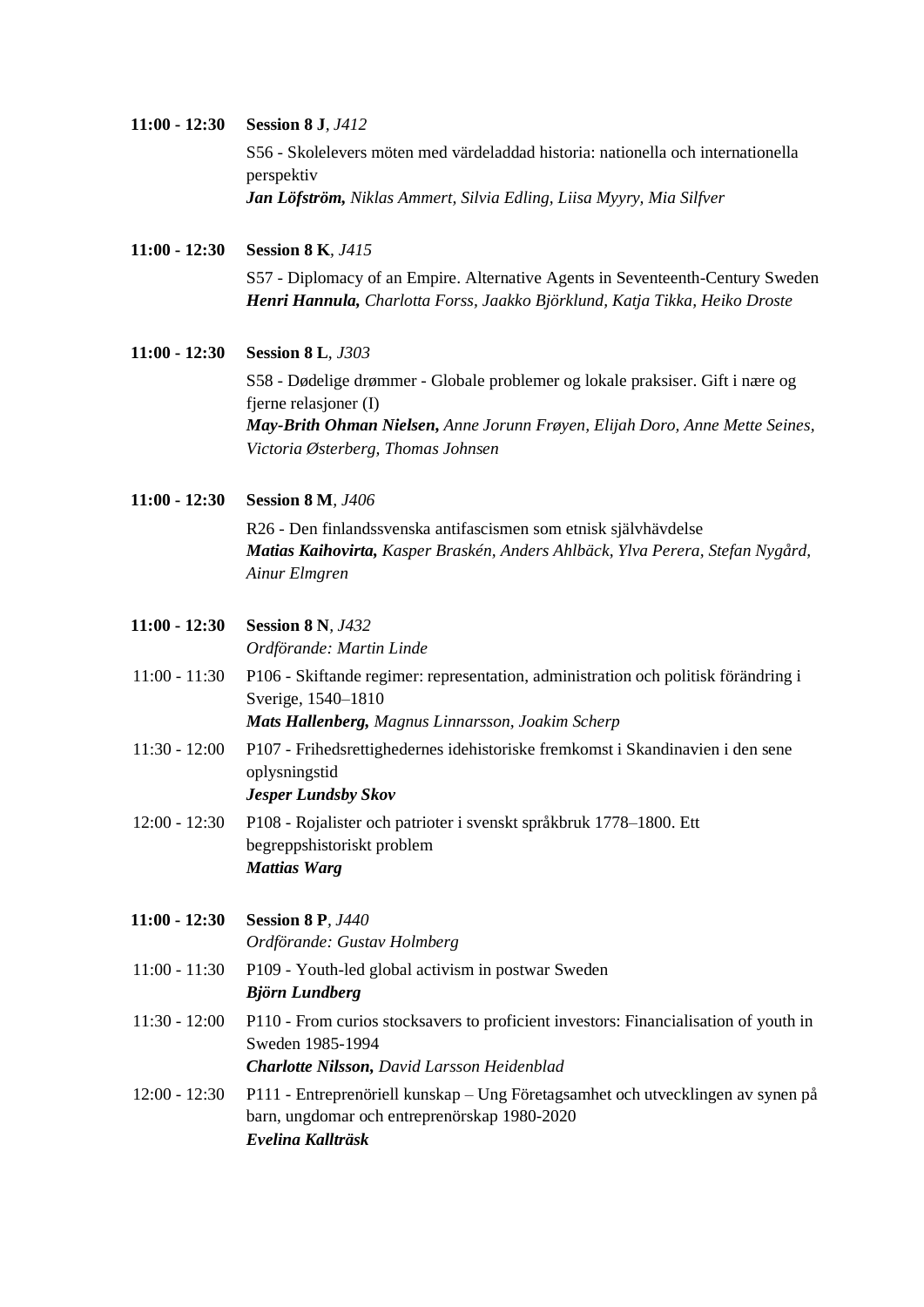| $12:30 - 13:30$ |  | Lunch, Humanisten |
|-----------------|--|-------------------|
|-----------------|--|-------------------|

**13:30 - 15:15 Session 9 A***, C350* S59 - Konsulene, misjonærene og utenriksrelasjonene i unionstiden 1814-1905 *Roald Berg, Aryo Makko, Pia Lundqvist, Jens Petter Nielsen* **13:30 - 15:15 Session 9 B***, J335* S60 - Nordic-American histories: ethnic identity and borderland experiences *Erik Thosteman, Trond Espen T. Bjoland, Marie Bennedahl* **13:30 - 15:15 Session 9 C***, J336* S61 - Scandinavian Global History in The Prize Papers c. 1650-1820 *Leos Müller, Margaret Hunt, Björn Holm, Gustav Ängeby, Victor Wilson* **13:30 - 15:15 Session 9 D***, J431 Ordförande: Anne Berg* 13:30 - 13:56 P112 - Democratization and associations: Iceland 1874-1915 *Hrafnkell Lárusson* 13:56 - 14:22 P113 - Preaching the Gospel of Compromise: Swedish Labor Leaders as Alternative Channels of Diplomacy in the United States *Byron Rom-Jensen* 14:22 - 14:48 P114 - The Icelandic "Women's Day Off" (1975) in Nordic media *Valgerður Pálmadóttir, Heidi Kurvinen* 14:48 - 15:15 P115 - "Here, of All Places" – Nordic Welfare Narratives and the 1990s Sterilization Debate in Transnational Perspective *Anna Derksen* **13:30 - 15:15 Session 9 E***, J439* S62 - Nord i verden *Steinar Aas, Ole Georg Moseng, Marte Stavrum Fagertun, Wilhelm Karlsen* **13:30 - 15:15 Session 9 F***, J444* S63 - Translocal use and transformations of home ideals: migrant, missionary and humanitarian experiences 1920-1980 *Malin Gregersen, Maria Småberg, Inger Marie Okkenhaug, Seija Jalagin* **13:30 - 15:15 Session 9 G***, J309* S64 - Helgon utan kyrka. De nordiska helgonkungarna 1400-1800 *Henrik Ågren, Lars Bisgaard, Magne Njåstad, Erik Opsahl*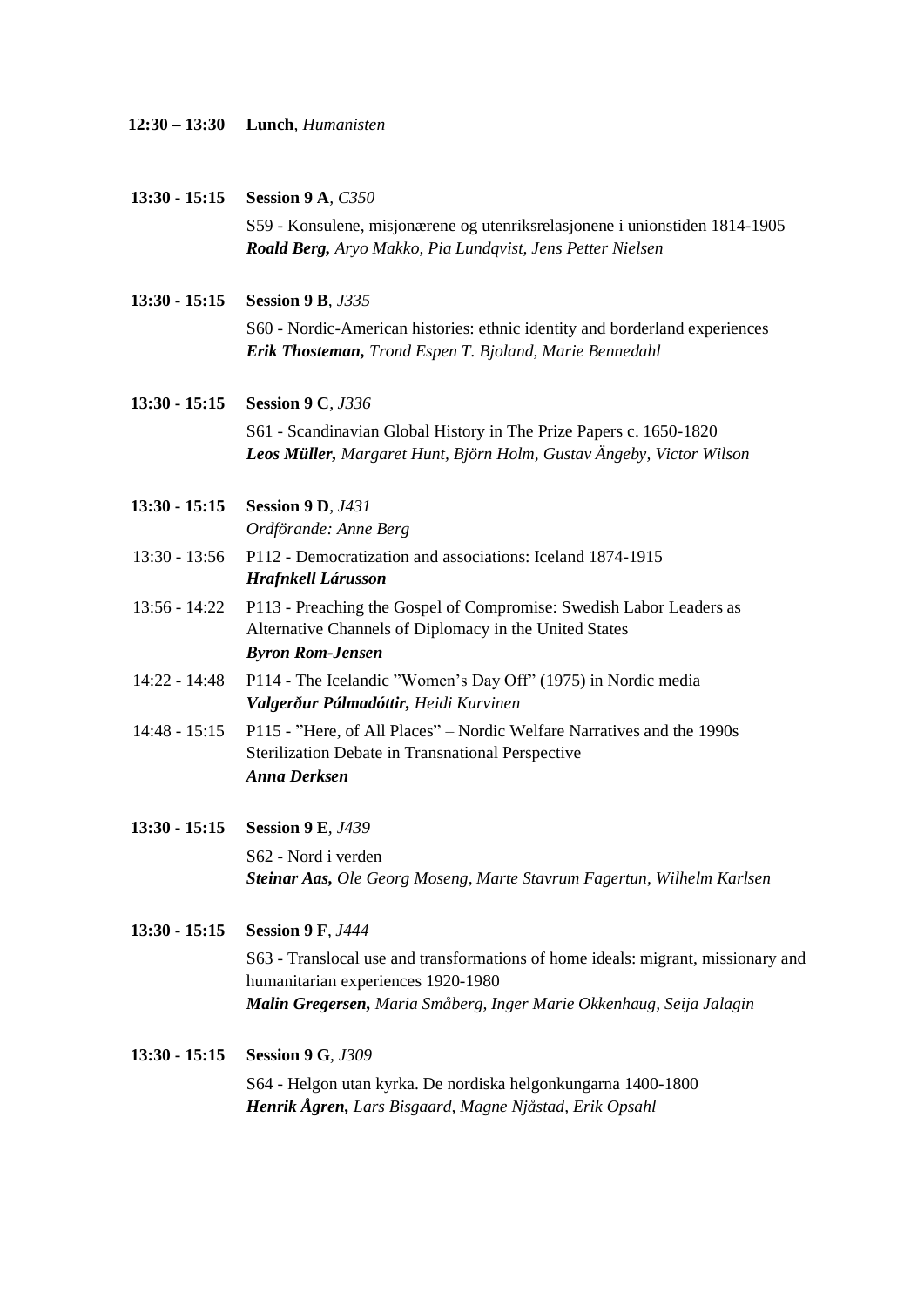#### **13:30 - 15:15 Session 9 H***, J411*

R27 - '...making disciples of all nations'. A global message from the wilderness of Lappmarken *Rolf Inge Larsen, Roald E. Kristiansen, Bengt-Ove Andreassen, Juoko Talonen, Teija Rantala, Eva Hellman, Anssi Ollilainen*

**13:30 - 15:15 Session 9 J***, J412*

S65 - Beyond the Scandinavian Peninsula: Cultural, economic and religious relations between Scandinavia and Pomerania, northern Poland and Prussia *Piotr Kołodziejczak, Piotr Pranke, Mateusz Sosnowski, Piotr Oliński, Cezary Kardasz, Cordelia Heß*

#### **13:30 - 15:15 Session 9 K***, J415*

*Ordförande: Staffan Albinsson*

- 13:30 13:56 P116 Environmental history in Sweden– a review of what is and a conversation of what lies ahead for the whole of Nordics *Martin Hultman*
- 13:56 14:22 P117 Soft values An americanized and anti-bureaucratic concept to bridge environmental protection and economic growth in Finnish political language during the 1980s *Martin Pettersson*
- 14:22 14:48 P118 The Early History of Climate Change and Energy Policy in Sweden, 1974– 1983

*Martin Hultman, Kristoffer Ekberg*

- 14:48 15:15 P119 Mare Nostrum? Menneske, havet og utdanning for berekraftig utvikling *Vidar Fagerheim Kalås, Marie-Theres Fojuth*
- **13:30 - 15:15 Session 9 L***, J303*

S58 - Dødelige drømmer - Globale problemer og lokale praksiser. Gift i nære og fjerne relasjoner (II) *May-Brith Ohman Nielsen, Anne Jorunn Frøyen, Elijah Doro, Anne Mette Seines, Victoria Østerberg, Thomas Johnsen*

**13:30 - 15:15 Session 9 M***, J406*

*Ordförande: Christer Ahlberger*

- 13:30 13:56 P120 Historia som läromästarinna: En jämförande narrativanalys av Sverigedemokraternas och Dansk Folkepartis historiebruk *Julia Håkansson*
- 13:56 14:22 P121 Konstruktioner av nuet i historieläroböcker *Daniel Nyström*
- 14:22 14:48 P122 "Helt vanlige menn": Norske møter med den transnasjonale holocaustdiskursen *Jon Reitan*